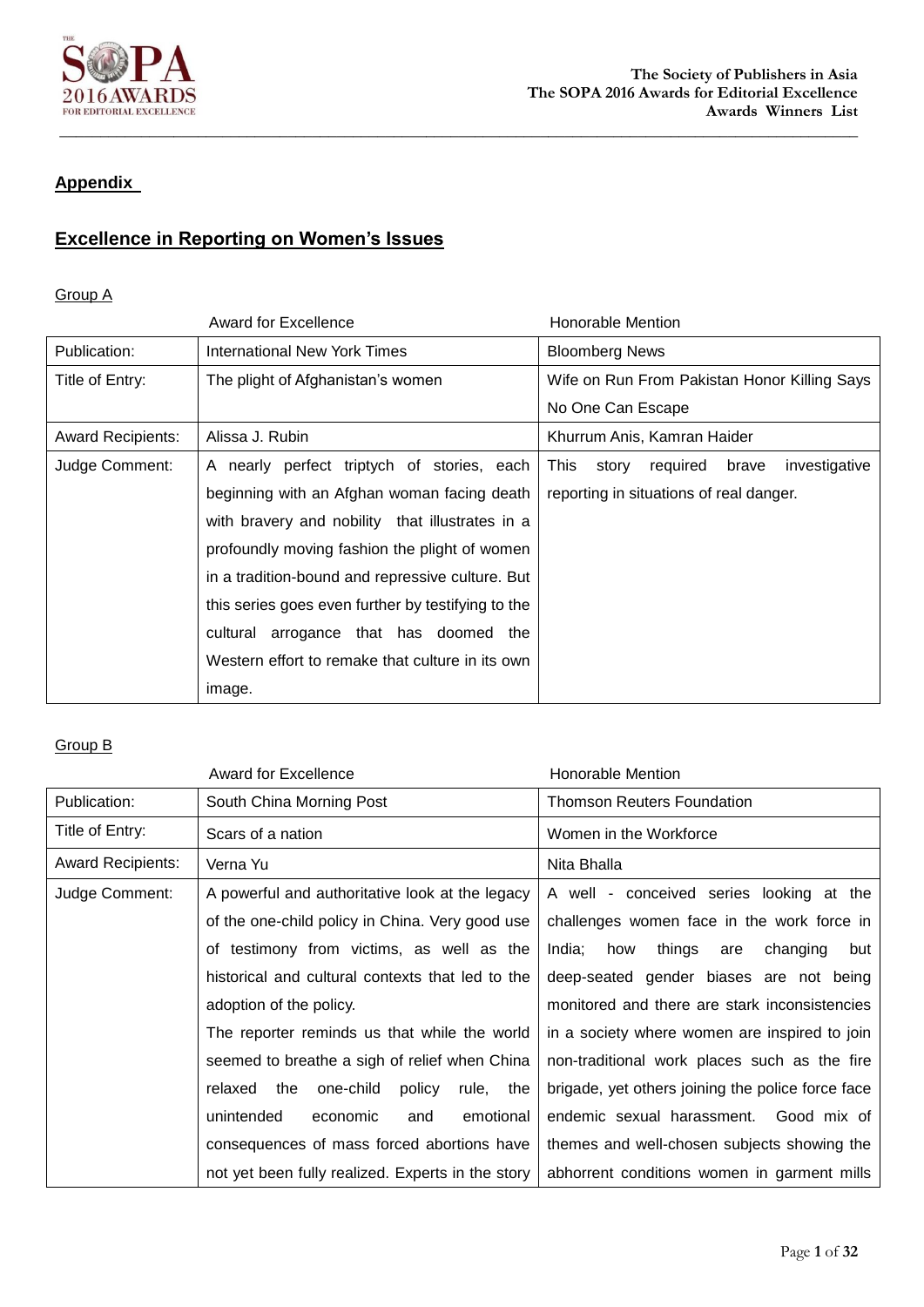

| say the policy's damage surpasses impacts of     | face to manufacture clothes worn by those in |
|--------------------------------------------------|----------------------------------------------|
| other historical calamities such as the Great    | the west.                                    |
| Famine in 1959-1961 and the Cultural             |                                              |
| Revolution. Verna Yu's writing and reporting     |                                              |
| encapsulates the violation of women's rights     |                                              |
| and the impacts over a policy that economic      |                                              |
| experts now say didn't result in the significant |                                              |
| economic effect in the end that authorities      |                                              |
| desired, yet her writing conveys the magnitude   |                                              |
| without being overly dramatic.                   |                                              |

**\_\_\_\_\_\_\_\_\_\_\_\_\_\_\_\_\_\_\_\_\_\_\_\_\_\_\_\_\_\_\_\_\_\_\_\_\_\_\_\_\_\_\_\_\_\_\_\_\_\_\_\_\_\_\_\_\_\_\_\_\_\_\_\_\_\_\_\_\_\_\_\_\_\_\_\_\_\_\_\_\_\_\_\_\_\_\_\_\_\_\_\_\_\_\_\_\_\_**

|                          | Award for Excellence                           | Honorable Mention                            |
|--------------------------|------------------------------------------------|----------------------------------------------|
| Publication:             | The New York Times Chinese 纽约时报中文网             | Business Today 今周刊                           |
| Title of Entry:          | "Chinese Birth Tourism" series                 | Would Tsai Ing-wen make a good president for |
|                          | "海外生子热"系列报道                                    | Taiwan?                                      |
|                          |                                                | 蔡英文行不行                                       |
| <b>Award Recipients:</b> | 曹莉                                             | 劉俞青、郭淑媛、鄭閔聲、張佳婷、洪依婷                          |
| Judge Comment:           | Spotlight trending social issue, diversified   | A comprehensive coverage of the new Taiwan   |
|                          | interviewing subjects, well supported data and | leader                                       |
|                          | infographics.                                  |                                              |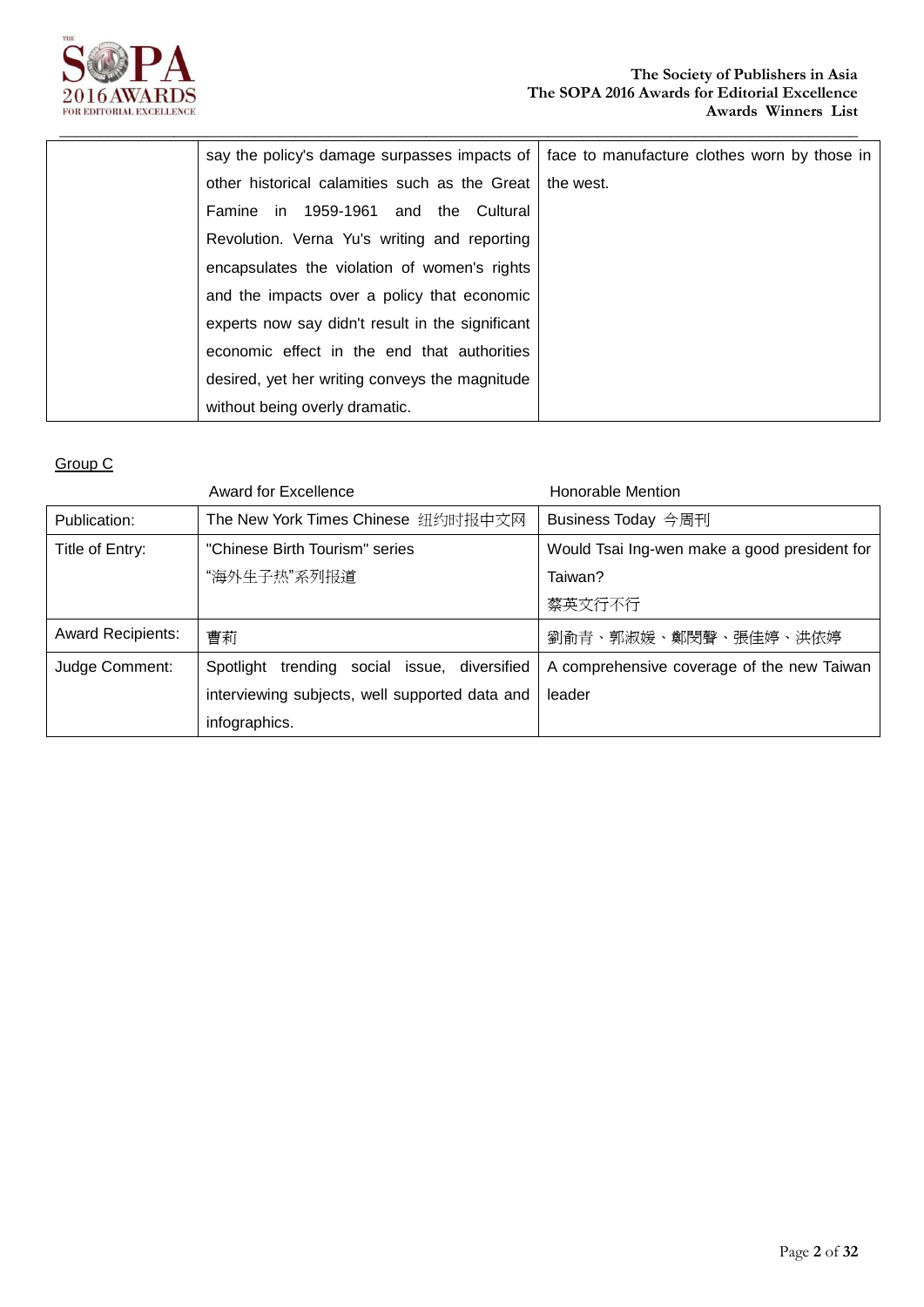

## **Excellence in Digital News**

#### Group A

|                          | <b>Award for Excellence</b>                       | <b>Honorable Mention</b>                          |
|--------------------------|---------------------------------------------------|---------------------------------------------------|
| Publication:             | <b>International New York Times</b>               | The Wall Street Journal                           |
| Title of Entry:          | The Outlaw Ocean                                  | Major Risks to Flying in Asia                     |
| <b>Award Recipients:</b> | Text by Ian Urbina; Video by Shannon Service,     | Daniel Stacey, Marc Lajoie, MinJung Kim,          |
|                          | Basil Childers, Greg Kwedar, Ben Laffin and       | Patrick Barta, Rosa de Acosta, Warangkana         |
|                          | Alexandra Garcia; Photographs by Adam             | Chomchuen & Diana Jou                             |
|                          | Dean, Hannah Reyes and Amrita Chandradas.         |                                                   |
| Judge Comment:           | masterpiece in words and visuals. A<br>A          | This is a visually creative project combined with |
|                          | compelling and heart-breaking story beautifully   | good reporting and a variety of media. The        |
|                          | told using visual tools with finesse and subtlety | navigation is engaging and clever and the story   |
|                          | to complement the story rather than distract      | is enhanced by the digital components.            |
|                          | from it. A monumentally ambitious project that    | A must read story innovatively told creatively    |
|                          | is stunningly presented. The visuals add a        | using digital tools for maximum interest and      |
|                          | depth and emotional impact to the text that       | impact.                                           |
|                          | would be unachievable on its own.                 |                                                   |

|                          | <b>Award for Excellence</b>                     | Honorable Mention                               |
|--------------------------|-------------------------------------------------|-------------------------------------------------|
| Publication:             | <b>Australian Doctor</b>                        | South China Morning Post                        |
| Title of Entry:          | The Fallout: the medical aftermath of           | Marciel: A maid's tale                          |
|                          | Hiroshima                                       |                                                 |
| <b>Award Recipients:</b> | Paul Smith and Australian Doctor editorial team | Robin Fall and Kristine Servando                |
| Judge Comment:           | recapitulation of a 70-year-old<br>Excellent    | A heart-rending tale of the sufferings of an    |
|                          | tragedy using words, images and reader          | underprivileged third world woman striving to   |
|                          | feedback to great effect. Absolutely fantastic  | eke out a dignified living. The story has been  |
|                          | interactive rendition of the bombing and its    | brought alive on our tablets and desktops by an |
|                          | after-effects. Incredibly well-done.            | intelligent crafting of videos, photographs and |
|                          |                                                 | the written word.                               |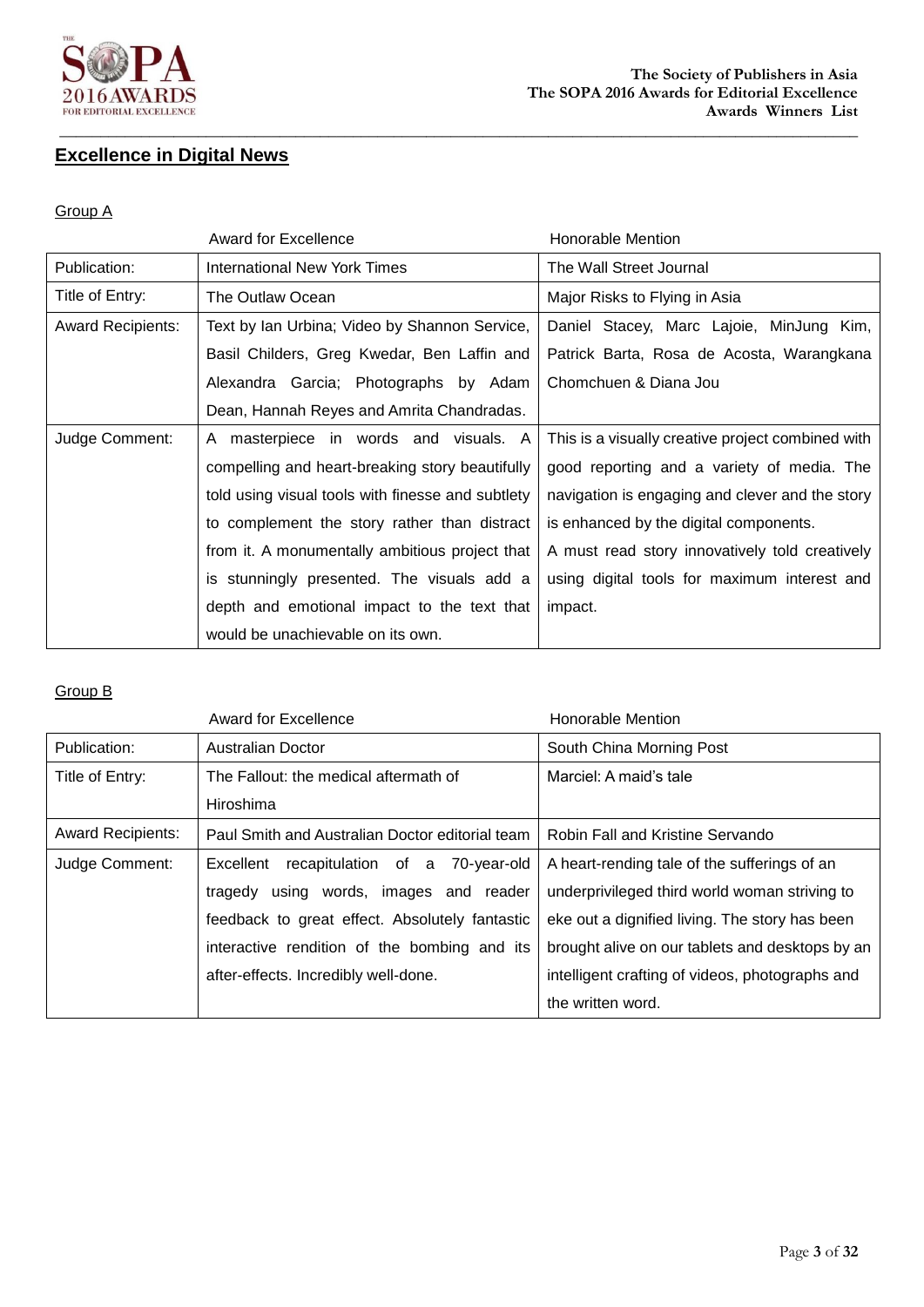

|                          | <b>Award for Excellence</b>                      | <b>Honorable Mention</b>                            |
|--------------------------|--------------------------------------------------|-----------------------------------------------------|
| Publication:             | Caixin.com 财新网                                   | The Paper 澎湃新闻                                      |
| Title of Entry:          | China's Property Market Report: A Decade of      | The Three Gorges                                    |
|                          | Ups and Downs                                    | 三峡                                                  |
|                          | 从调控到刺激 楼市十年轮回                                    |                                                     |
| <b>Award Recipients:</b> | 记者:陈嘉慧,设计:聂亦凝(实习)、冷斌,                            | 陈曦、刘建平、寇聪、许海峰、程艺<br>夏佑至、                            |
|                          | 开发:聂亦凝(实习)、魏春元,编辑:黎慧玲,                           | 辉、李洋洋、王基炜、姚勇、龙慧、张金伟、王                               |
|                          | 监制:黄志敏、黄晨                                        | 国庆、江锦、季国亮、蔺涛                                        |
| Judge Comment:           | Love the calculator!                             | Well use of all forms. Each photo stories and       |
|                          | The sheer amount of data crunching for this      | videos are short and sweet enough that any          |
|                          | project is admirable. Housing has been China's   | attention-deficit<br>reader<br>digest<br>the<br>can |
|                          | hottest issue for more than a decade. But to     | both<br>informative<br>message,<br>on<br>an<br>and  |
|                          | carry it beyond opinions and policies reporting, | humanistic level.                                   |
|                          | this package uses code but vivid numbers to      |                                                     |
|                          | approach one of the China's most important       |                                                     |
|                          | economic and social topic, deciphering it from   |                                                     |
|                          | so many lenses that any Chinese resident can     |                                                     |
|                          | both get a comprehensive view and information    |                                                     |
|                          | relevant to him/herself.                         |                                                     |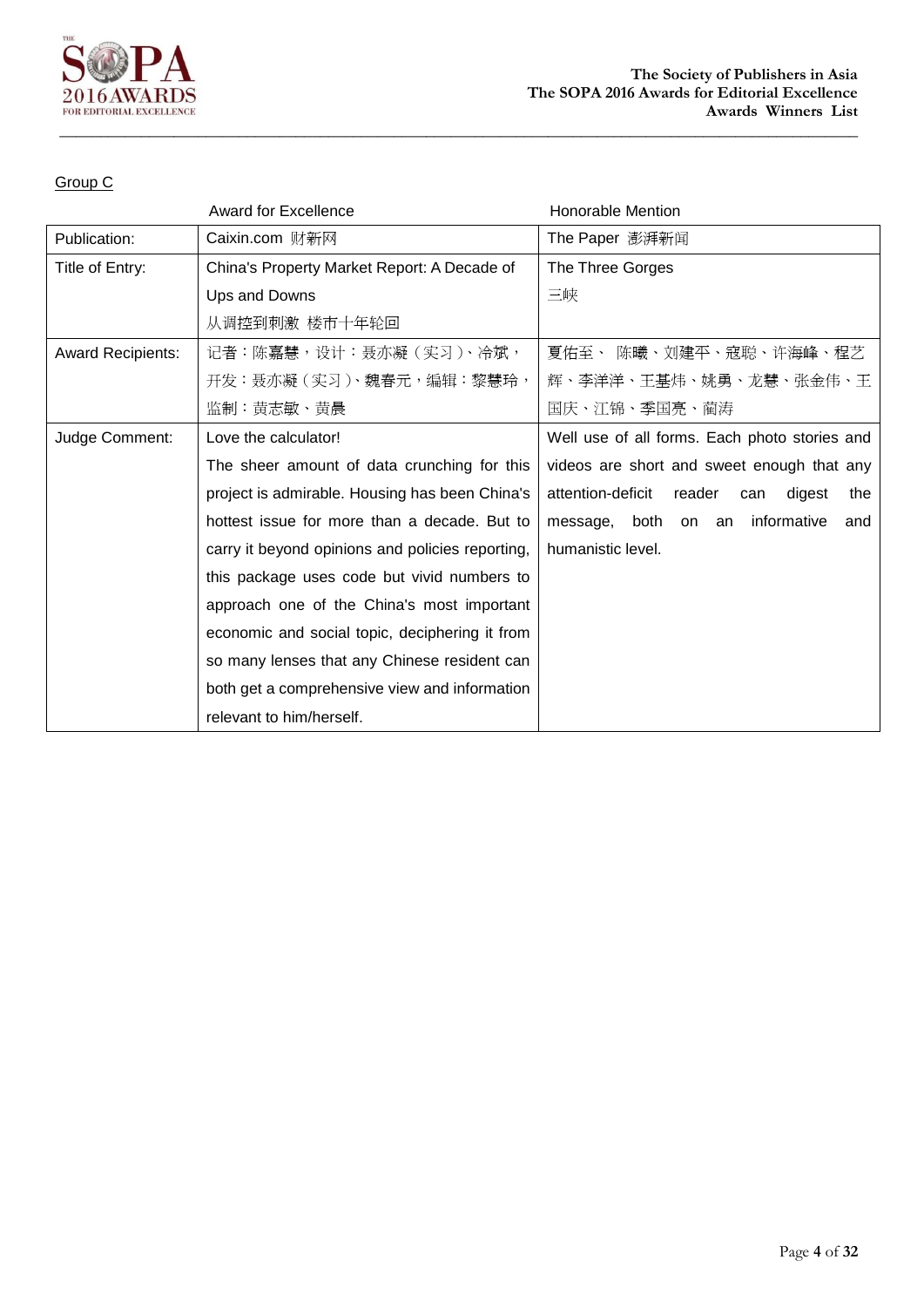

# **Excellence in Human Rights Reporting**

#### Group A

|                          | <b>Award for Excellence</b>                      | <b>Honorable Mention</b>                           |
|--------------------------|--------------------------------------------------|----------------------------------------------------|
| Publication:             | The Guardian                                     | <b>International New York Times</b>                |
| Title of Entry:          | The strange disappearance of a publisher who     | The Outlaw Ocean                                   |
|                          | riled China's elite                              |                                                    |
| <b>Award Recipients:</b> | Oliver Holmes and Tom Phillips                   | lan Urbina                                         |
| Judge Comment:           | This reporting sparks off news with significance | This series provides excellent, firsthand          |
|                          | in human rights and the freedom of political     | reporting of appalling conditions in commercial    |
|                          | speech which is still developing to date. It     | fishing in Asia. Several stories are taut and      |
|                          | shows an in-depth reporting pulling into the     | guilt-inducing for readers unaware of where        |
|                          | interviews and records which are hard to         | their pet food -- or own dinner -- may be coming   |
|                          | collect.                                         | from. Ian Urbina's stories bring to light horrific |
|                          |                                                  | standards for men seeking a living at sea and      |
|                          |                                                  | should help stigmatize this widespread form of     |
|                          |                                                  | human trafficking in the region. Outstanding       |
|                          |                                                  | work.                                              |

|                          | <b>Award for Excellence</b>                      | Honorable Mention                              |
|--------------------------|--------------------------------------------------|------------------------------------------------|
| Publication:             | Bangkok Post Sunday, Spectrum                    | The Phnom Penh Post                            |
| Title of Entry:          | Military mind games play out under strict        | High fashion's human cost                      |
|                          | insecurity                                       |                                                |
| <b>Award Recipients:</b> | Nanchanok Wongsamuth                             | Alice Cuddy, Taing Vida; photographs by        |
|                          |                                                  | Kimberly McCosker                              |
| Judge Comment:           | Very clearly written accounts, given on the      | Superb investigative journalism<br>into<br>the |
|                          | record, by a succession of people who faced      | physical abuse of workers to hold down the     |
|                          | days-long interrogation without the benefit of   | cost of Armani products                        |
|                          | counsel.                                         |                                                |
|                          | Topical, well-reported, -written and -presented, |                                                |
|                          | and, given how Thailand was once very open       |                                                |
|                          | not only at home but to the outside world,       |                                                |
|                          | widely relevant.                                 |                                                |
|                          | "Military mind games" takes a timely idea and    |                                                |
|                          | shapes it into a compelling narrative based on   |                                                |
|                          | sound research and extensive reporting. It       |                                                |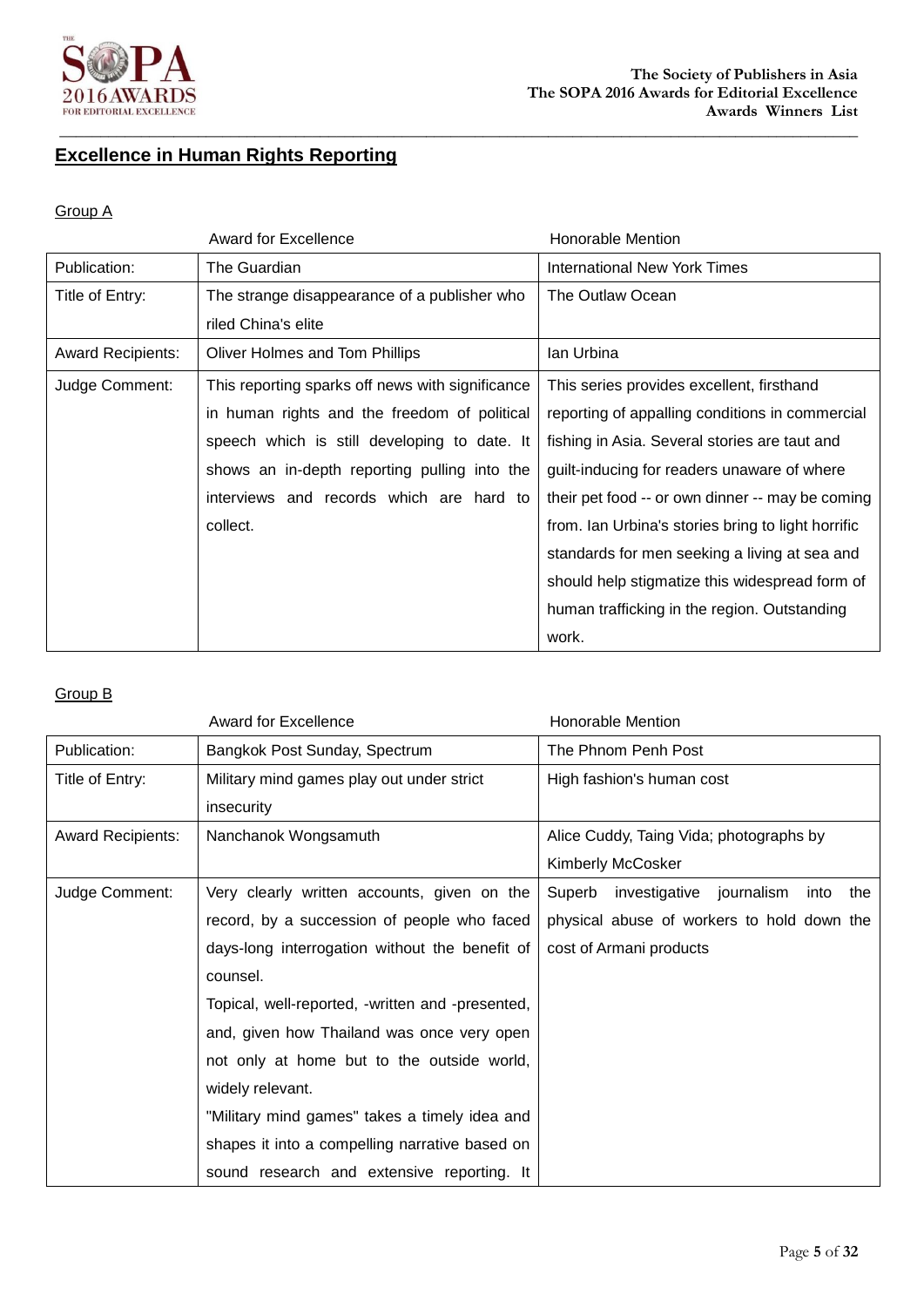

| takes us behind closed doors to see what     |  |
|----------------------------------------------|--|
| critics of the Thai military government face |  |
| every day.                                   |  |

|                          | <b>Award for Excellence</b>                      | <b>Honorable Mention</b>                        |
|--------------------------|--------------------------------------------------|-------------------------------------------------|
| Publication:             | Ming Pao 明報                                      | Apple Daily Hong Kong 香港蘋果日報                    |
| Title of Entry:          | Elderly Stripped Naked on Rooftop, Waiting to    | Love with Disabilities                          |
|                          | <b>Be Showered</b>                               | 【有愛無陷】系列                                        |
|                          | 長者遭脫光露天等沖涼                                       |                                                 |
| <b>Award Recipients:</b> | 明報偵査報道組                                          | 程詩敏、陳意軒、黃文邦、王俊龍、朱家俊 、                           |
|                          |                                                  | 陳子聰、郭威廉                                         |
| Judge Comment:           | Great investigative report exposed the plight of | Care about social vulnerable group<br>which     |
|                          | ill-treated elderly in HK.                       | demonstrate the social responsibility of media. |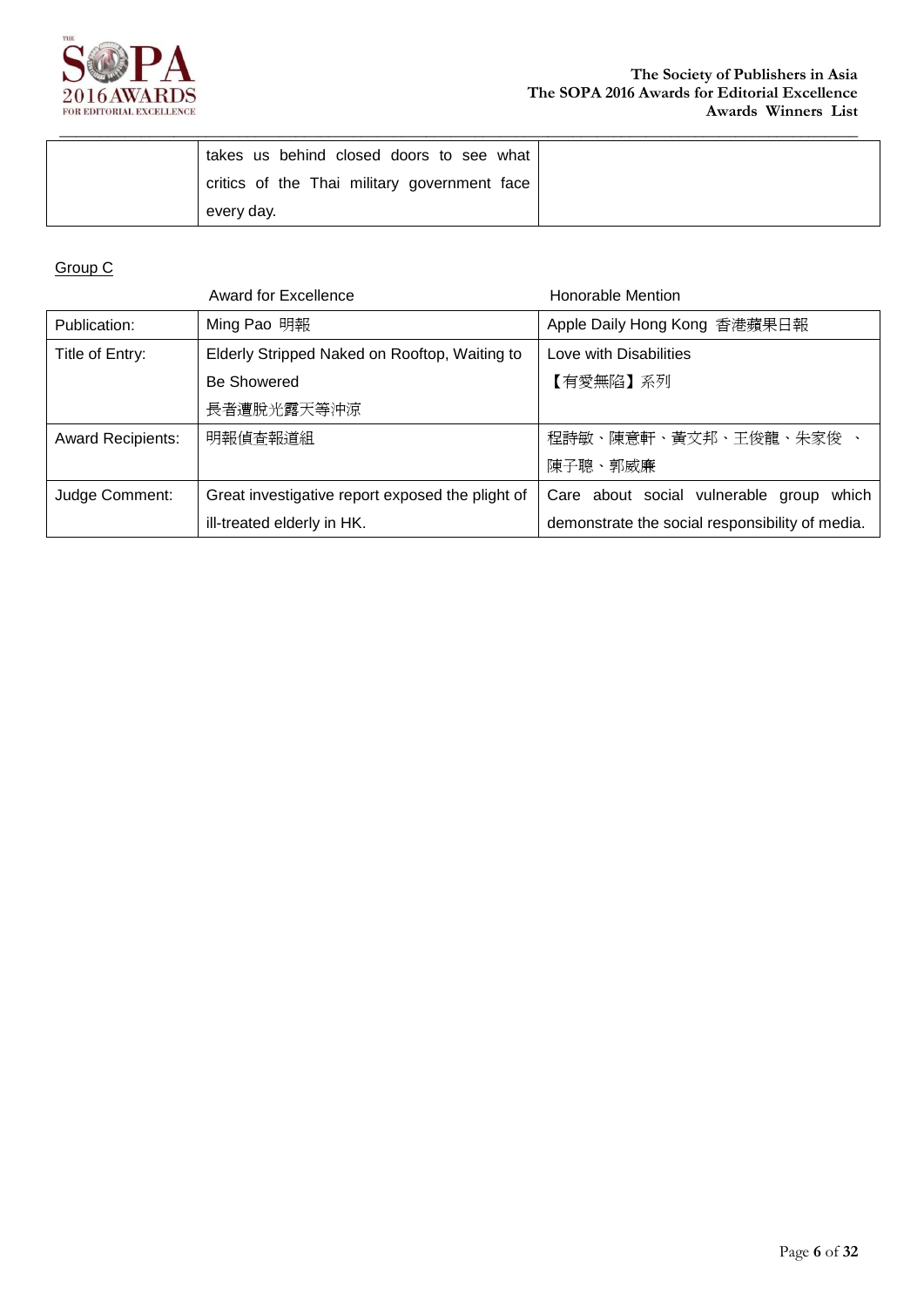

# **Excellence in Feature Writing**

### Group A

|                          | Award for Excellence                            | Honorable Mention                               |
|--------------------------|-------------------------------------------------|-------------------------------------------------|
| Publication:             | The Wall Street Journal                         | The Associated Press                            |
| Title of Entry:          | Why China Is Turning Back to Confucius          | Family Stunts Disabled Daughter's Growth to     |
|                          |                                                 | <b>Expand Her World</b>                         |
| <b>Award Recipients:</b> | Jeremy Page                                     | Kristen Gelineau                                |
| Judge Comment:           | An excellent explication of a major part of the | Heartbreaking, a totally new subject matter and |
|                          | "China dream".                                  | excellently written.                            |

|                          | <b>Award for Excellence</b>                     | <b>Honorable Mention</b>                         |
|--------------------------|-------------------------------------------------|--------------------------------------------------|
| Publication:             | The Cambodia Daily                              | South China Morning Post                         |
| Title of Entry:          | Moving Dirt: A lucrative dirt trade is leaving  | Rock star tutors                                 |
|                          | gaping holes in communities                     |                                                  |
| <b>Award Recipients:</b> | Julia Wallace, Kuch Naren and Chhorn            | Shirley Zhao                                     |
|                          | Chansy, with photographs by Ben Woods           |                                                  |
| Judge Comment:           | A beautifully written and poignant story story  | An enterprising and meticulously reported story  |
|                          | about  dirt.                                    | that takes readers behind the scenes in the      |
|                          | Very interesting insight into an obscure        | increasingly cut-throat world of crams schools - |
|                          | problem that clearly affects many poor          | and the rock star wages the very best of the     |
|                          | Cambodians. Well researched and written, with   | tutors receive.                                  |
|                          | fascinating<br>observations<br>Cambodian<br>on  | Fascinating insight into one of Hong Kong's      |
|                          | culture.                                        | major industries. Well researched and a lively   |
|                          | Fantastic descriptive writing and compelling    | read.                                            |
|                          | reporting of this serious story. The team did a |                                                  |
|                          | brilliant job of putting a human face on the    |                                                  |
|                          | issue. The photos were outstanding.             |                                                  |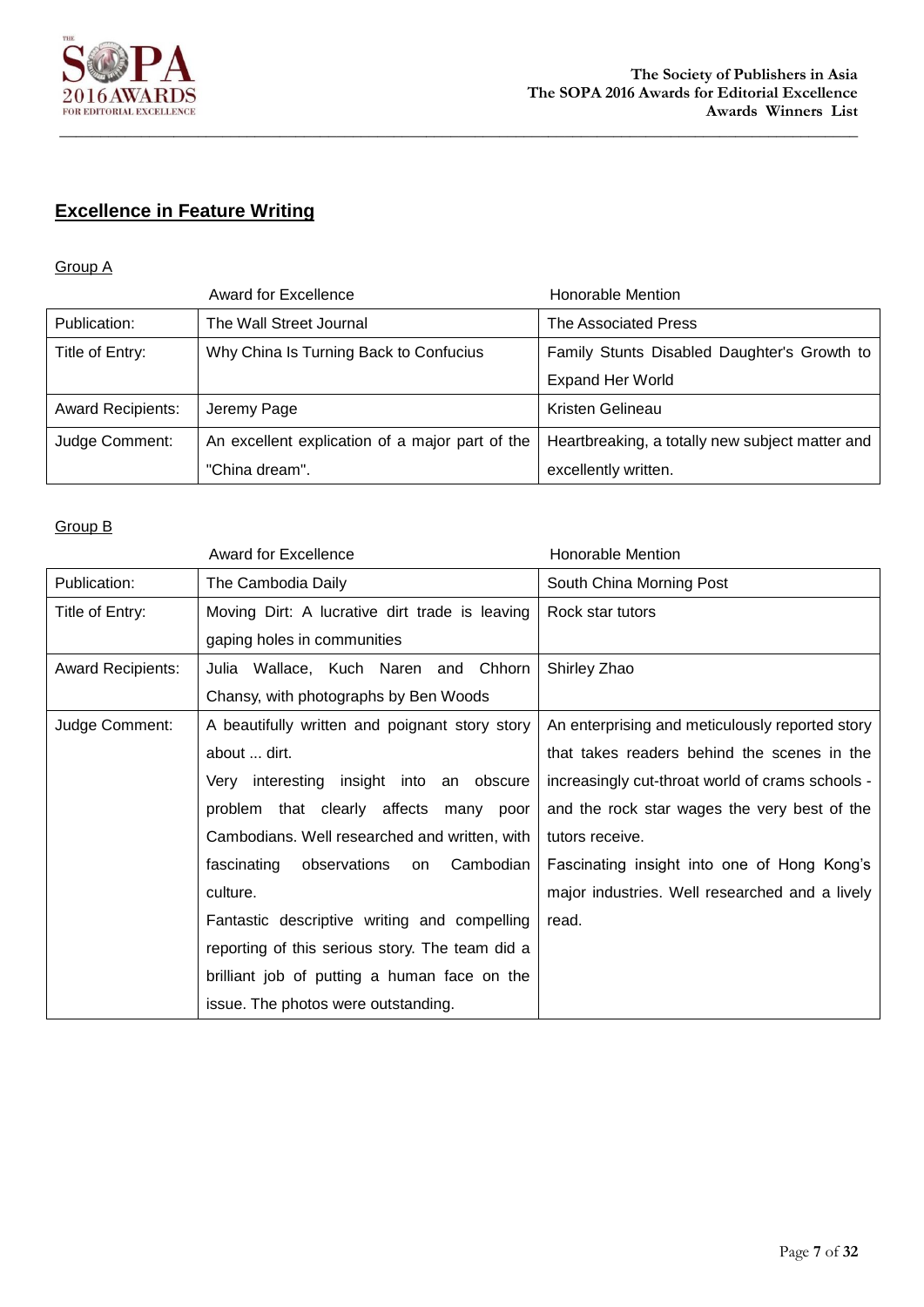

|                          | Award for Excellence                             | Honorable Mention                                |
|--------------------------|--------------------------------------------------|--------------------------------------------------|
| Publication:             | CommonWealth Magazine 天下雜誌                       | Ming Pao Weekly 明周                               |
| Title of Entry:          | Down the<br>The<br>Turncoat:<br>Liang<br>Hunting | Rugged Road to Recovery for Patients with        |
|                          | Meng-song Story                                  | Serious Mental Illness                           |
|                          | 獵殺叛將                                             | 精神病患 復元崎嶇路                                       |
| <b>Award Recipients:</b> | 陳良榕                                              | 陳伊敏                                              |
|                          |                                                  |                                                  |
| Judge Comment:           | This excellent feature takes a deep dive into    | The article does an excellent job exploring the  |
|                          | the intense rivalry between Taiwan's TSMC and    | stigma and challenges that psychiatric patients  |
|                          | arch-rival<br>Samsung<br>Electronics'<br>its     | suffer in Hong Kong. It sensitively traces the   |
|                          | semiconductor division. It tells a tale of       | lives of several mental illness sufferers and    |
|                          | monumental struggle and is a tale worth          | their families as they traverse the system and   |
|                          | reading indeed! Good job Commonwealth            | brings out the compassion in all of us with good |
|                          | Magazine.                                        | story telling. Good job!                         |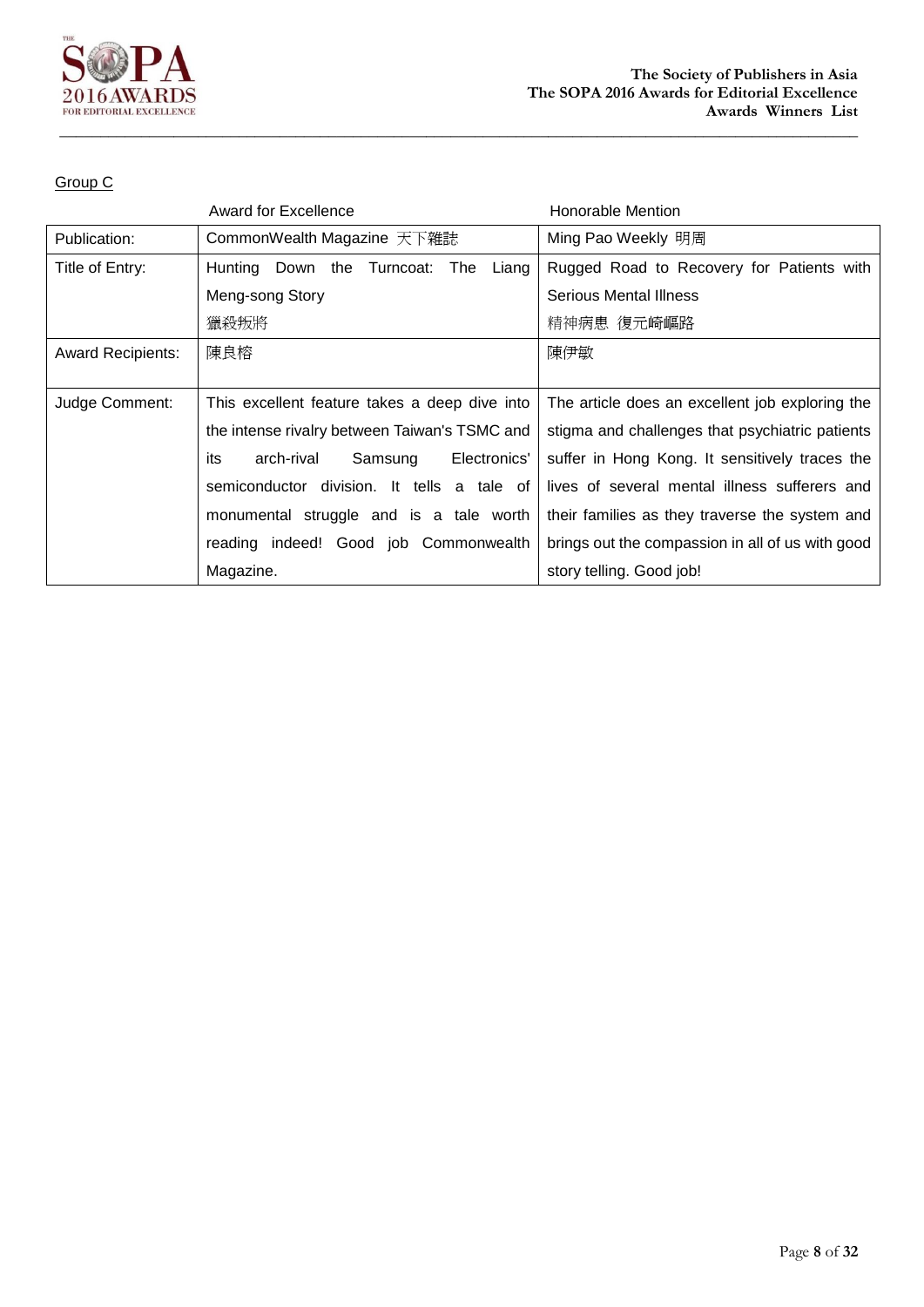

# **Excellence in Magazine Design**

Group A

# Category Cancelled

#### Group B

|                          | <b>Award for Excellence</b>                     | Honorable Mention                             |
|--------------------------|-------------------------------------------------|-----------------------------------------------|
| Publication:             | <b>Esquire Singapore</b>                        | Tasting Kitchen                               |
| Title of Entry:          | The Tasteful Issue                              | <b>TK18 Formosa Influence</b>                 |
| <b>Award Recipients:</b> | <b>Esquire Singapore</b>                        | Alicia Beebe                                  |
| Judge Comment:           | A highly complete visual solution to the chosen | Extraordinary art direction of photography. A |
|                          | main theme. Beautifully set and created unique  | good complement of classic layout design.     |
|                          | design with style. Good matches of typographic  |                                               |
|                          | layouts, imageries and illustrations.           |                                               |

|                          | <b>Award for Excellence</b>                        | Honorable Mention                                               |
|--------------------------|----------------------------------------------------|-----------------------------------------------------------------|
| Publication:             | China Life Magazine<br>《生活月刊》                      | The Outlook Magazine<br>《新视线》                                   |
| Title of Entry:          | Pioneers Shaping Modern China                      | India                                                           |
|                          | 现代先声                                               | 印度                                                              |
| <b>Award Recipients:</b> | 编辑/设计:生活月刊                                         | 设计师:郭静/刘兆娜/霍志敏/赵宏韬                                              |
|                          |                                                    |                                                                 |
| Judge Comment:           | Great use of illustrations, old photos, and nicely | multiple<br>bring<br>A<br>colorful<br>design<br>to<br><b>us</b> |
|                          | laid-out package.                                  | perspectives of India.                                          |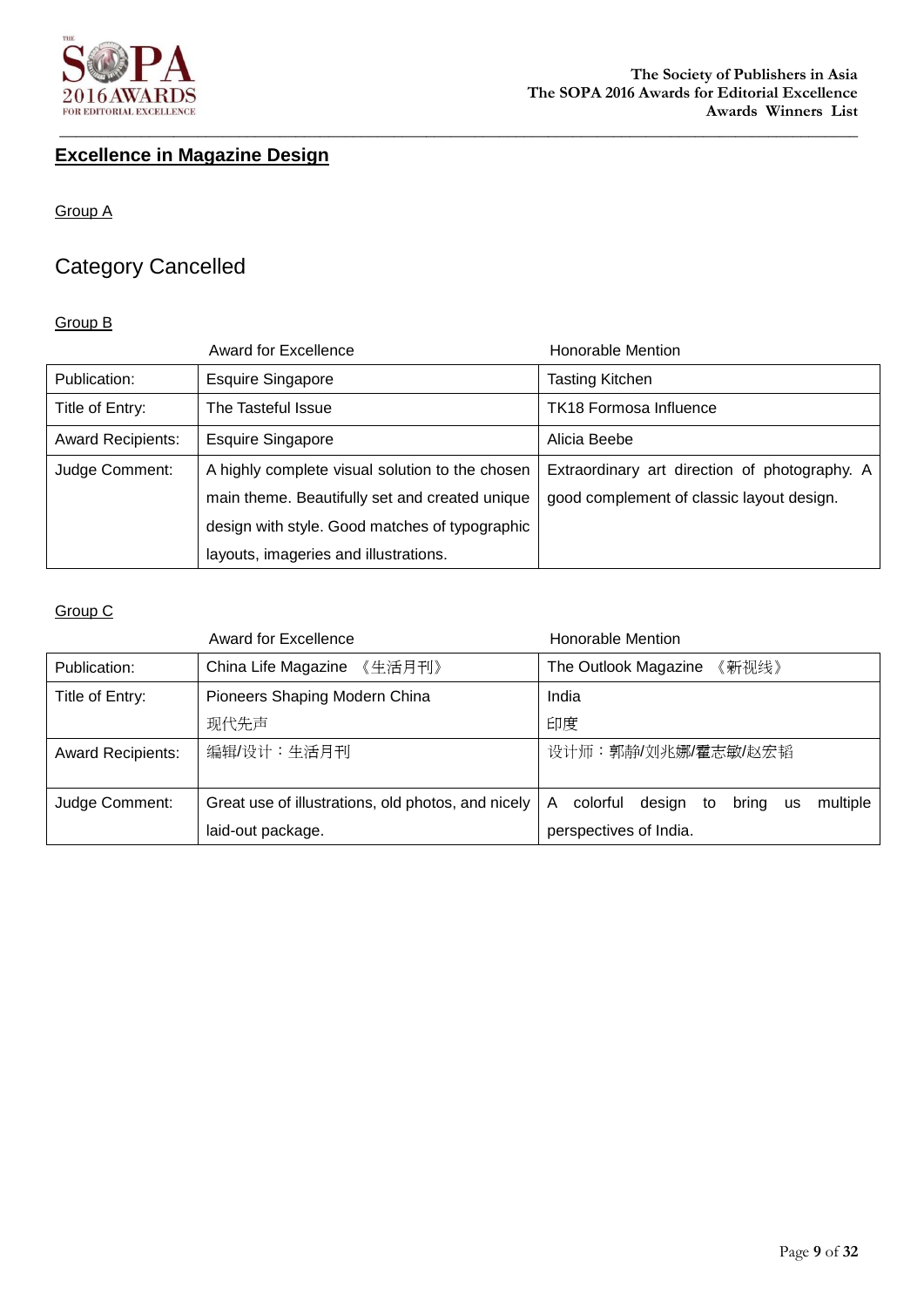

# **Excellence in Lifestyle Coverage**

#### Group A

|                          | <b>Award for Excellence</b>                          | Honorable Mention                                  |
|--------------------------|------------------------------------------------------|----------------------------------------------------|
| Publication:             | The Economist                                        | <b>TIME Asia</b>                                   |
| Title of Entry:          | Park Life: A day in the life of one of Beijing's     | China's Other Women                                |
|                          | few green spaces                                     |                                                    |
| <b>Award Recipients:</b> | Rosie Blau                                           | Hannah Beech                                       |
| Judge Comment:           | Judge A - A brilliant piece that records the         | Chinese mistresses make for a far more             |
|                          | lifestyle of a cross-section of Beijingers through   | interesting lifestyle topic than flat whites. This |
|                          | a rich description of the people who populate a      | typically well written, professionally reported    |
|                          | park in the Chinese capital at different hours of    | and fact-dense Time piece is enhanced by           |
|                          | the day.                                             | some jaw-dropping factoids that kept me            |
|                          | Judge B - As someone who once lived near             | riveted until the last sentence.                   |
|                          | Ritan park and walked through it regularly, I        |                                                    |
|                          | scrutinized the piece particularly closely for       |                                                    |
|                          | accuracy and nuance. It was spot on and              |                                                    |
|                          | beaufully written. Terrific idea to tell the Beijing |                                                    |
|                          | lifestyle story through this small park.             |                                                    |

|                          | <b>Award for Excellence</b>                        | Honorable Mention                             |
|--------------------------|----------------------------------------------------|-----------------------------------------------|
| Publication:             | DestinAsian                                        | Hong Kong Tatler                              |
| Title of Entry:          | "The Life Aquatic"; "First Footprints"; "Secrets   | The Eleventh Hour                             |
|                          | of the Sulu Sea"                                   |                                               |
| <b>Award Recipients:</b> | Hill,<br>Christopher<br>Kendall<br>Hill,<br>Johnny | Melissa Twigg                                 |
|                          | Langenheim                                         |                                               |
| Judge Comment:           | This story truly told the tale of a journey in a   | Nicely written, very nice drawings and strong |
|                          | way that could be visualized while reading. It     | subject matter                                |
|                          | gave the reader a sense of the people of the       |                                               |
|                          | area by putting them centrally into the narrative  |                                               |
|                          | rather than having them as bystanders. The         |                                               |
|                          | first-person tone lent the story a conspiratorial  |                                               |
|                          | note -- as in, come here, I have something         |                                               |
|                          | interesting to tell you.                           |                                               |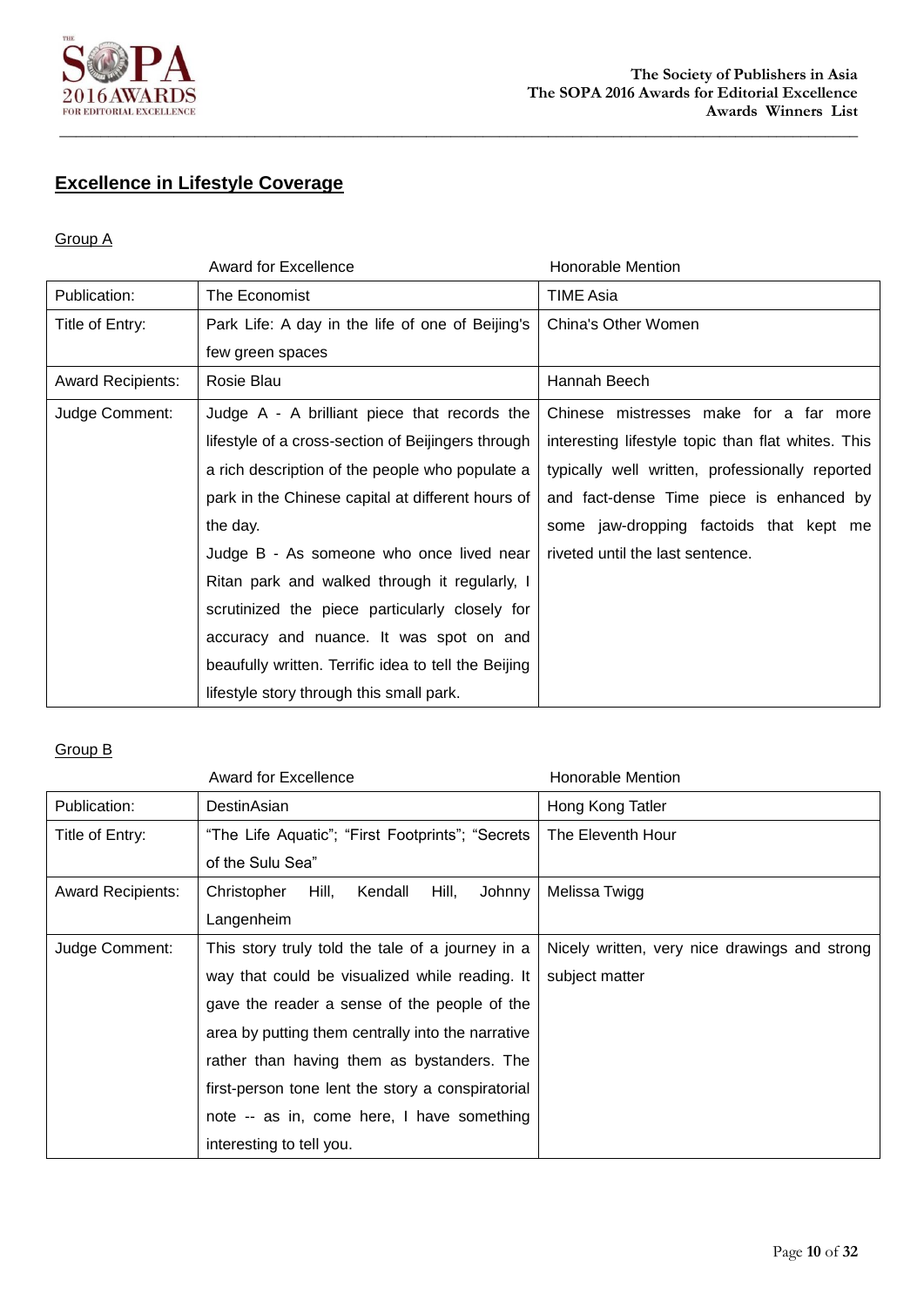

|                          | <b>Award for Excellence</b>                           | <b>Honorable Mention</b>                       |
|--------------------------|-------------------------------------------------------|------------------------------------------------|
| Publication:             | Ming Pao Weekly 明周                                    | CommonWealth Magazine 天下雜誌                     |
| Title of Entry:          | Tattoo and Identity                                   | <b>Fashion Now &amp; Next</b>                  |
|                          | 《紋身 紋心》                                               | 揭開倫敦、米蘭時尚學                                     |
| <b>Award Recipients:</b> | 陳伊敏                                                   | 馬岳琳、周敏、辜樹仁、張詠晴、李郁欣、謝明                          |
|                          |                                                       | 玲                                              |
| Judge Comment:           | Original<br>and<br>creative<br>angle<br>along<br>with | An in-depth look into London and Milan         |
|                          | diversified interviewing subjects. An artistic        | Fashion Week from a commercial perspective     |
|                          | approach to interpret the tattoo as a revelation      | with adequate interview has left the readers   |
|                          | of identity. A well combination and design of the     | pondering over the trends of fashion industry. |
|                          | words with photos has conveyed a pleasant             |                                                |
|                          | shock to the audience.                                |                                                |
|                          | Dramatic photos take the masks off an                 |                                                |
|                          | under-looked area - tattoos. Well-reported with       |                                                |
|                          | rich culture and social contexts."                    |                                                |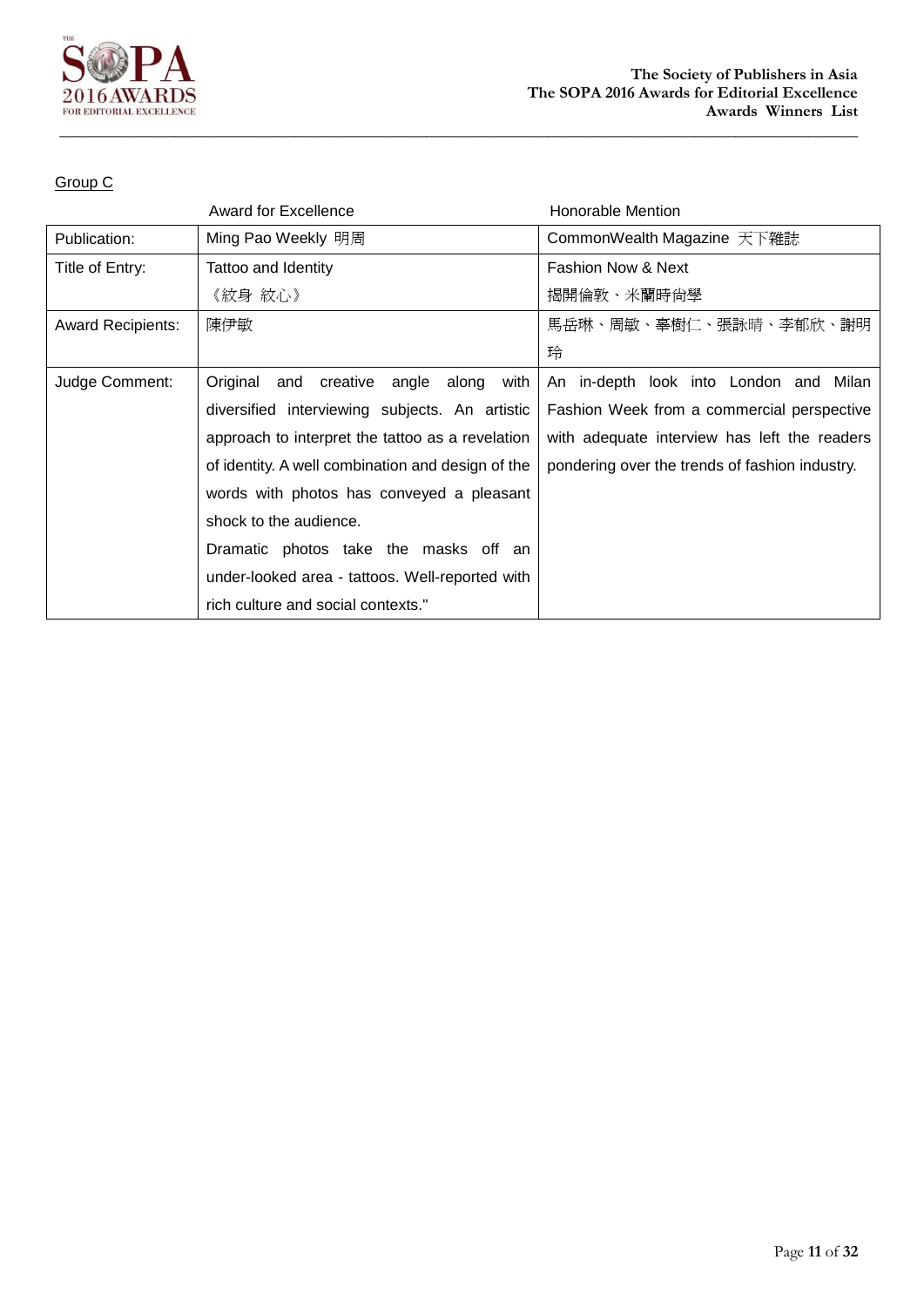

# **Excellence in Explanatory Reporting**

#### Group A

|                          | <b>Award for Excellence</b>                         | <b>Honorable Mention</b>                         |
|--------------------------|-----------------------------------------------------|--------------------------------------------------|
| Publication:             | <b>International New York Times</b>                 | <b>Financial Times</b>                           |
| Title of Entry:          | The China Factor                                    | <b>Migrant Miracle Series</b>                    |
| <b>Award Recipients:</b> | Clifford<br>Bradsher,<br>Krauss,<br>Dionne<br>Keith | Jamil Anderlini, Gabriel Wildau, Charles Clover  |
|                          | Searcey, Adam Nossiter and Jane Perlez              | and Patti Waldmeir                               |
| Judge Comment:           | The New York Times series on Global China           | Most of the entries are great journalism work    |
|                          | was an exceptional effort, rich in its reporting,   | focusing on the momentous issues facing          |
|                          | significant<br>commitment<br>reflecting<br>оf<br>a  | China<br>Myanmar,<br>exploring<br>and<br>their   |
|                          | resources to telling the story of China's attempt   | far-reaching political, economic, and social     |
|                          | to become a global economic power. The              | implications, which can be felt around the globe |
|                          | geographic scope of the series was impressive       | in many ways. I am truly impressed by the End    |
|                          | and the writing was consistently excellent, with    | of Migrant Miracle Series, which are well        |
|                          | detail, sense of place, multiple voices and         | planned, well researched, and well written. The  |
|                          | dedication<br>showing<br>illuminating<br>to<br>the  | stories are told with a great human touch,       |
|                          | underside of China's bid for economic               | bringing to life how the mass migration is       |
|                          | influence. I was particularly impressed with two    | changing China.                                  |
|                          | pieces -- the story of the Chinese effort to        |                                                  |
|                          | create the Asian Infrastructure Investment          |                                                  |
|                          | Bank, which provided an inside look at the key      |                                                  |
|                          | Chinese figure in this effort and the American      |                                                  |
|                          | that<br>significantly<br>altered<br>response<br>my. |                                                  |
|                          | understanding of this process; and the sharply      |                                                  |
|                          | drawn tale of Chinese investment in Ecuador         |                                                  |
|                          | and the tensions and problems that have arisen      |                                                  |
|                          | out of the dependency on China. Other parts of      |                                                  |
|                          | the series were also well done, such as the         |                                                  |
|                          | piece on Chinese real estate investment in the      |                                                  |
|                          | U.S. It was a truly superior example of how to      |                                                  |
|                          | do explanatory journalism.                          |                                                  |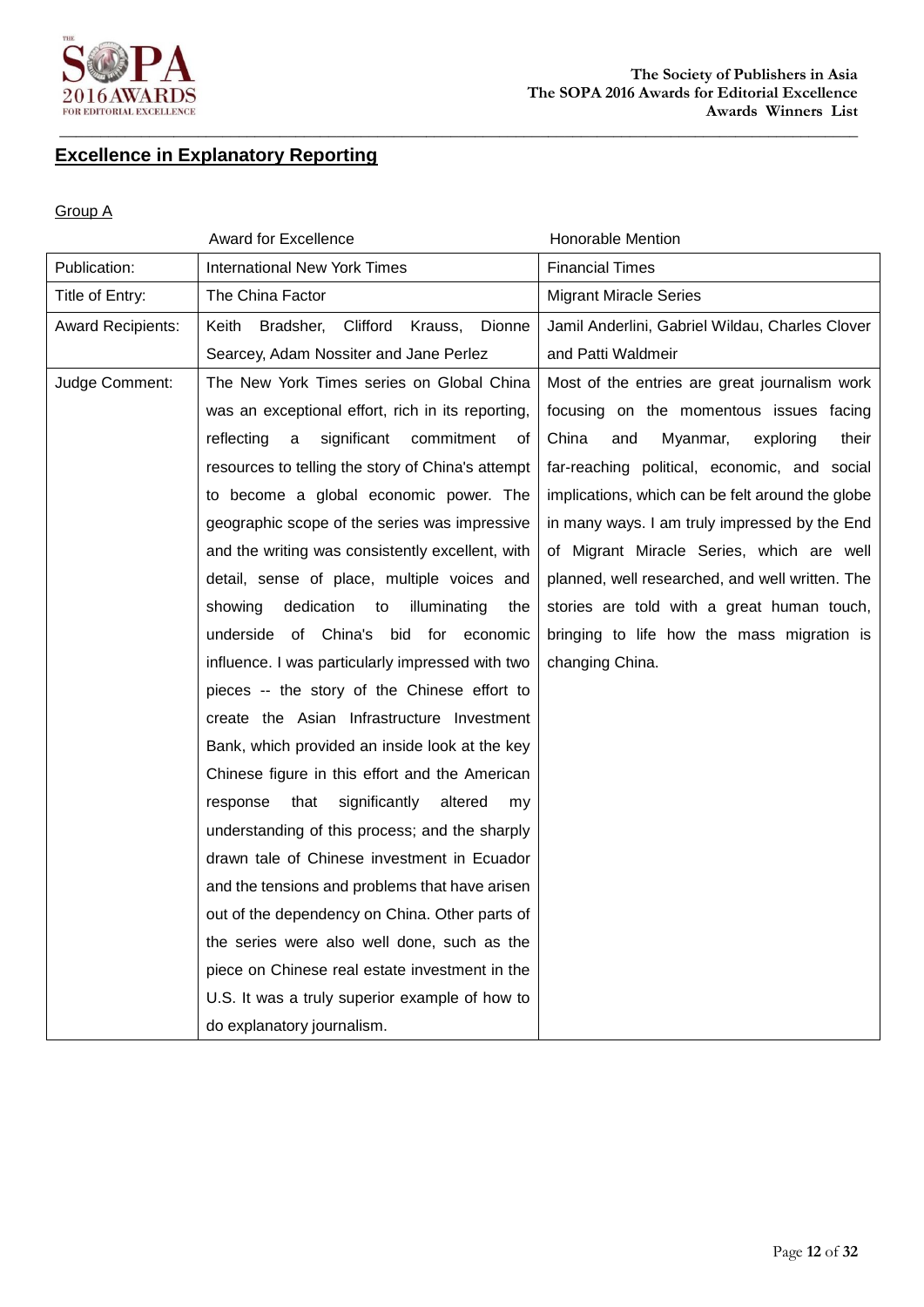

#### Group B

|                          | <b>Award for Excellence</b>                        | <b>Honorable Mention</b>                            |
|--------------------------|----------------------------------------------------|-----------------------------------------------------|
| Publication:             | South China Morning Post                           | Bangkok Post Sunday, Spectrum                       |
| Title of Entry:          | Ni hao (hello) Colombo                             | Thailand's junta silencing its critics              |
| <b>Award Recipients:</b> | Debasish Roy Chowdhury                             | Chaiyot<br>Nanchanok<br>Wongsamuth<br>and           |
|                          |                                                    | Yongcharoenchai                                     |
| Judge Comment:           | "Excellent and well-written                        | Fascinating piece on how academics and              |
|                          | China's failure to win love from its trading       | journalists in Thailand are getting frequent        |
|                          | partners, despite pumping money in, as in this     | "invitations" by the military to undergo "attitude" |
|                          | case a port some see as a white elephant           | adjustment" sessions.                               |
|                          | project, is all the more crucial as President Xi's | This is an important story on life in one of the    |
|                          | regime embarks on his one-road-one-belt plan       | world's most popular tourist destinations under     |
|                          | to build infrastructure across many countries"     | military rule.                                      |

|                          | Award for Excellence                            | <b>Honorable Mention</b>                        |
|--------------------------|-------------------------------------------------|-------------------------------------------------|
| Publication:             | Global Views Monthly 遠見雜誌                       | CommonWealth Magazine 天下雜誌                      |
| Title of Entry:          | One Belt One Road: Unlocking<br>ASEAN's         | From the Lost Banana<br>Kingdom to the          |
|                          | <b>Business Opportunities</b>                   | Blooming Orchid Industry: Taiwan's Agricultural |
|                          | 一帶一路 啓動東協新商機                                    | Strategy<br>Global<br>Development<br>the<br>in. |
|                          |                                                 | Environment                                     |
|                          |                                                 | 台灣農業傳奇全球大戰三部曲                                   |
| <b>Award Recipients:</b> | 邱莉燕、彭杏珠、林讓均                                     | 呂國禎、程晏鈴、司徒嘉慧                                    |
|                          |                                                 |                                                 |
| Judge Comment:           | Well-organized reporting and great use of data. | A brilliant examination of the food economics   |
|                          | A comprehensive coverage of an important        | starting from a tiny yellow banana.             |
|                          | topic.                                          |                                                 |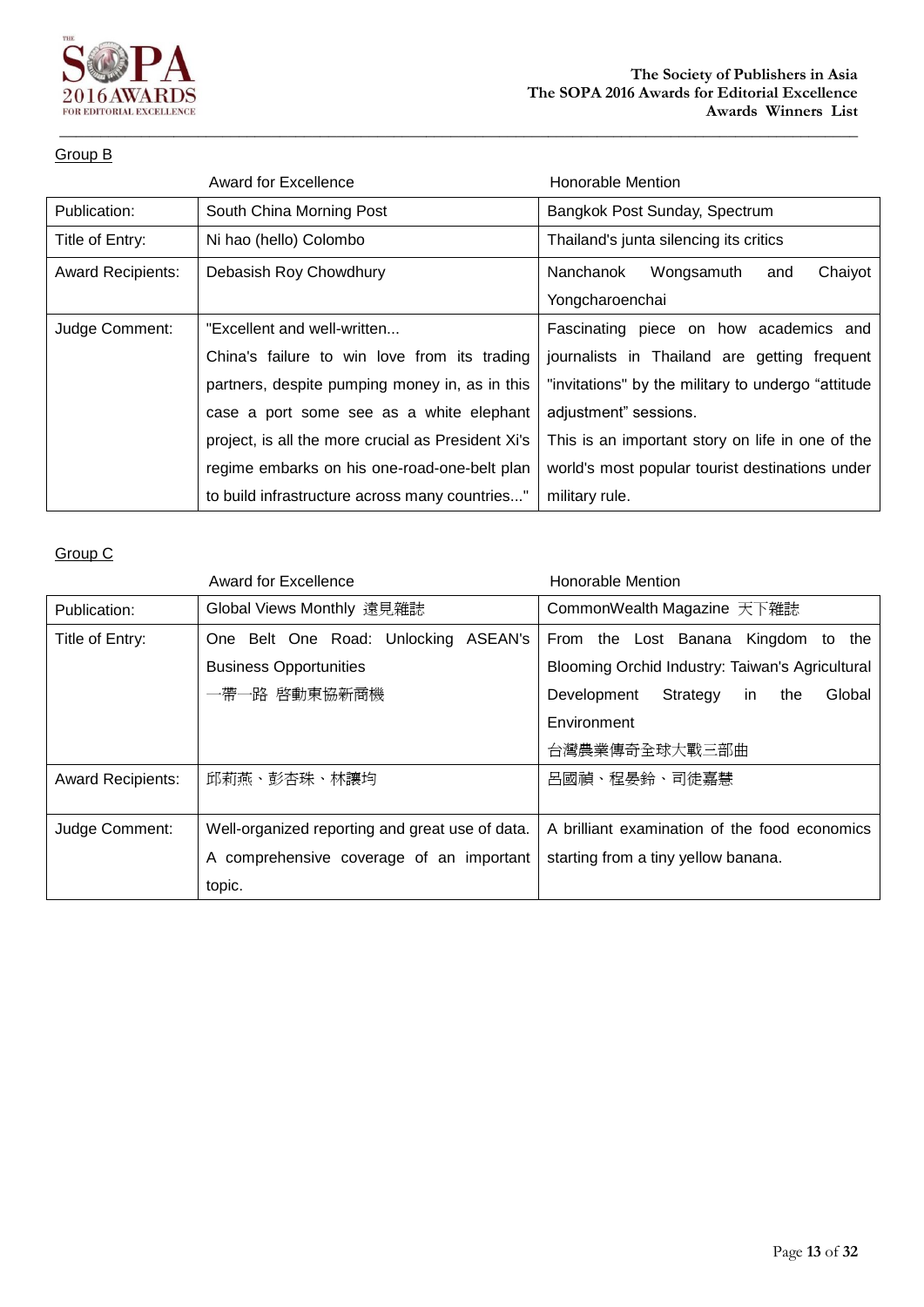

## **Excellence in News Photography**

#### Group A

|                          | <b>Award for Excellence</b>                          | Honorable Mention                              |
|--------------------------|------------------------------------------------------|------------------------------------------------|
| Publication:             | Reuters                                              | Agence France-Presse                           |
| Title of Entry:          | <b>Myanmar Migrants</b>                              | On Mount Everest, Surviving an Earthquake      |
|                          |                                                      | and an Avalanche                               |
| <b>Award Recipients:</b> | Soe Zeya Tun                                         | Roberto Schmidt                                |
| Judge Comment:           | In a single photograph Soe Zeya Tun captures         | Outstanding example of photography that        |
|                          | struggle, desperation and hope. The tropical         | capture's the moment. Despite extreme risks    |
|                          | rain, the exuberant men who welcome the fresh        | for himself, Roberto Schmidt documented the    |
|                          | water, the attempts to fill the plastic bottles, all | very moment of the quake and its devastating   |
|                          | different facial expressions. It's an<br>the         | effects. His photographs remind us of the      |
|                          | important and meaningful moment, all very            | overwhelming power of nature and how           |
|                          | nicely framed.                                       | journalists must constantly keep cool heads in |
|                          |                                                      | the presence of such power.                    |

### Group B

|                          | <b>Award for Excellence</b> | Honorable Mention                                                                          |
|--------------------------|-----------------------------|--------------------------------------------------------------------------------------------|
| Publication:             | Philippine Daily Inquirer   | Malaysiakini                                                                               |
| Title of Entry:          | Holy Cow!                   | Bersih 4 in Pictures                                                                       |
| <b>Award Recipients:</b> | Marianne Bermudez           | Malaysiakini Team                                                                          |
| Judge Comment:           | A great shot.               | There is strong graphic imagery<br>in the<br>photographs capturing the event in a decisive |
|                          |                             | way.                                                                                       |

|                          | <b>Award for Excellence</b>                    | Honorable Mention                       |
|--------------------------|------------------------------------------------|-----------------------------------------|
| Publication:             | Ming Pao 明報                                    | Apple Daily Taiwan                      |
| Title of Entry:          | Former Chief Executive Donald Tsang charged    | Taiwan Formosa Water Park<br>Explosion: |
|                          | over corruption allegations                    | <b>Rescuing of Casualties</b>           |
|                          | 前特首曾蔭權 被廉署落案起訴                                 | 八仙樂園粉塵爆炸-傷者搶救                           |
| <b>Award Recipients:</b> | 鍾林枝                                            | 何柏均                                     |
|                          |                                                |                                         |
| Judge Comment:           | Can't keep my eyes off this picture!           | This picture makes me sad.              |
|                          | Precise capture of the subject has brought the |                                         |
|                          | vibrant vibe to live.                          |                                         |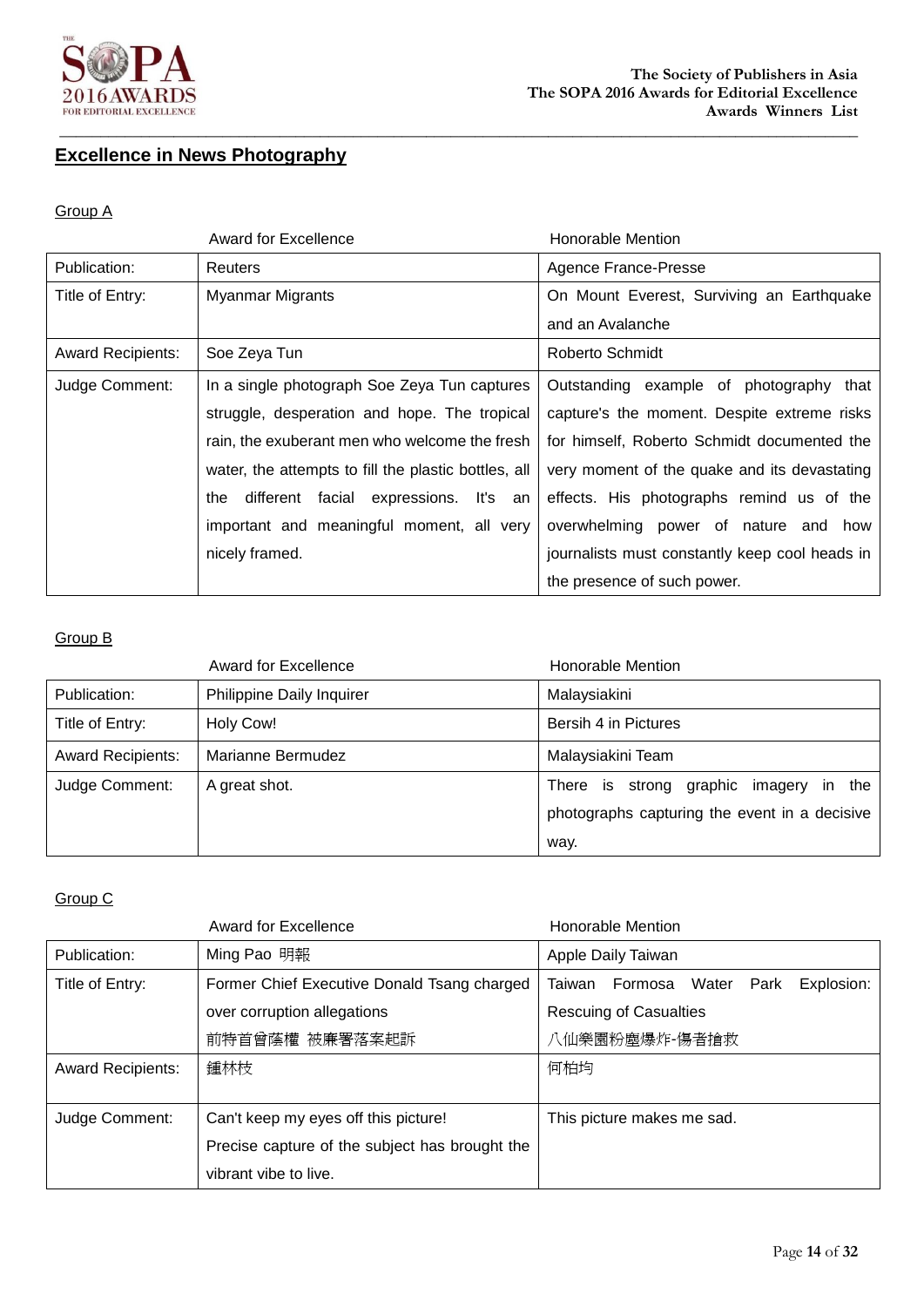

# **Excellence in Business Reporting**

#### Group A

|                          | Award for Excellence                                | <b>Honorable Mention</b>                                   |
|--------------------------|-----------------------------------------------------|------------------------------------------------------------|
| Publication:             | The Associated Press                                | <b>International New York Times</b>                        |
| Title of Entry:          | China's<br>Double-Dealers<br>Behind<br>The          | The China Factor                                           |
|                          | Counterfeiting Industry, an AP Investigation        |                                                            |
| <b>Award Recipients:</b> | Erika Kinetz                                        | Clifford<br><b>Dionne</b><br>Keith<br>Bradsher.<br>Krauss. |
|                          |                                                     | Searcey and Adam Nossiter                                  |
| Judge Comment:           | reported<br>This is<br>remarkable,<br>deeply<br>a - | Solid reporting on the important influence of              |
|                          | investigation into the numerous parties who are     | China in different economies around the world.             |
|                          | China's<br>involved<br>facilitating<br>vast<br>in.  |                                                            |
|                          | counterfeiting industry. It is comprehensive and    |                                                            |
|                          | beautifully written. Excellent journalism.          |                                                            |

|                          | <b>Award for Excellence</b>                       | <b>Honorable Mention</b>                        |
|--------------------------|---------------------------------------------------|-------------------------------------------------|
| Publication:             | The Myanmar Times                                 | The Myanmar Times                               |
| Title of Entry:          | Myanmar's currency crisis                         | US relaxes sanctions on Myanmar port            |
| <b>Award Recipients:</b> | Aye Thidar Kyaw, Jeremy Mullins, Clare            | <b>Clare Hammond</b>                            |
|                          | Hammond and Guy Dinmore                           |                                                 |
| Judge Comment:           | The team at the Myanmar Times contributed         | The potential implications for Myanmar and for  |
|                          | through their reporting to a significant change   | companies doing business with the country are   |
|                          | in central bank policy - a rare feat in societies | significant." "Excellent journalism by a small  |
|                          | where media pressure is either non-existent or    | paper that called out the hypocrisy of a global |
|                          | is brushed off by authorities A fine example of   | superpower's policy in the paper's backyard."   |
|                          | a local newspaper working as a team to keep       |                                                 |
|                          | subscribers<br>informed<br>about<br>its<br>a      |                                                 |
|                          | dollar-and-cents issue. Insight into the mindset  |                                                 |
|                          | of Myanmar's central bank as it dealt with the    |                                                 |
|                          | unfolding crisis. To have landed a scoop that     |                                                 |
|                          | the IMF was privately reversing course on its     |                                                 |
|                          | rosy view of the country's economy in light of    |                                                 |
|                          | currency mismanagement was impressive.            |                                                 |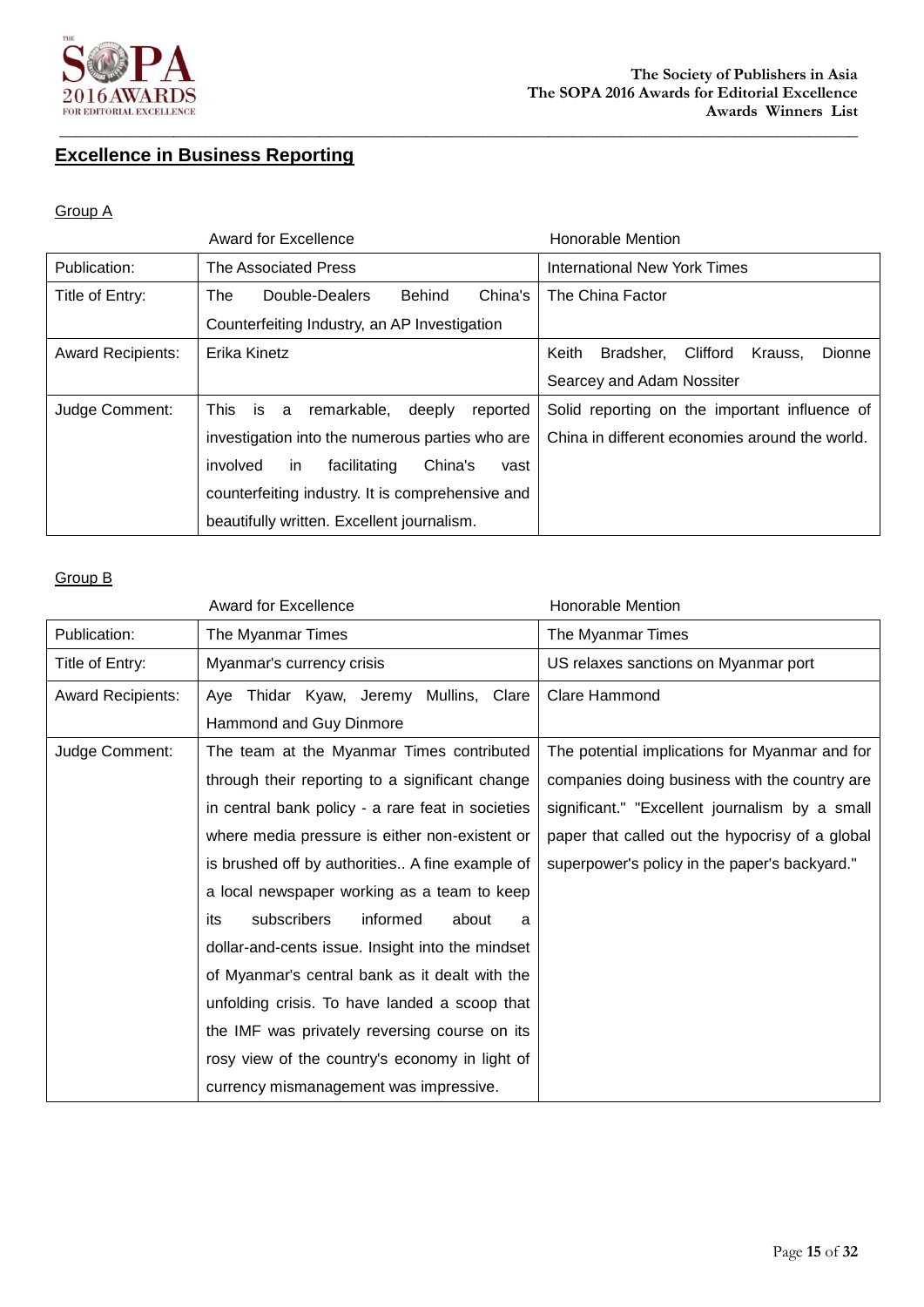

|                          | <b>Award for Excellence</b>                      | <b>Honorable Mention</b>                           |
|--------------------------|--------------------------------------------------|----------------------------------------------------|
| Publication:             | Southern Weekly 南方周末                             | 30 Monthly Magazine 30 Monthly Magazine            |
| Title of Entry:          | Anbang Route                                     | Global Innovation and Entrepreneurial Map          |
|                          | 安邦路线                                             | 全球創新創業地圖                                           |
| <b>Award Recipients:</b> | 李微敖、吕明合                                          | Catherine Cheng, Hsu Jen Chuan, Chengi             |
|                          |                                                  | Fang, April Wang, Roxy Hong, Jessie Liu,           |
|                          |                                                  | SzuMin Wu, Kao Chia Mei, Ling Ying Lin,            |
|                          |                                                  | Valcan Ke, Li-Heng Kwan, Mandy Cheng               |
| Judge Comment:           | Very in-depth investigative reporting, detailed, | The financial crisis in 2008 maybe a sign of the   |
|                          | clear, to reveal an unusual sequence of events   | elapsing of the old economy. As the world          |
|                          | inside the emerging business empire. It is       | economy growth slowed down even though the         |
|                          | especially hard to carry out this investigative  | major national banks are easing the monetary       |
|                          | reporting in mainland China, thus makes the      | policy, people are waiting for a new economy       |
|                          | piece more commendable.                          | and industry system. Many competing entries        |
|                          |                                                  | this year are exploring how this trend will grow   |
|                          |                                                  | to bring light to the future of the world economy. |
|                          |                                                  | This work briefly illustrated how Seoul,           |
|                          |                                                  | Singapore, and the American Silicon Valley         |
|                          |                                                  | were able to stand out in the competition. Data    |
|                          |                                                  | used to compare the innovation competence of       |
|                          |                                                  | each metropolitans was well supported by           |
|                          |                                                  | macro analysis as well as micro case studies,      |
|                          |                                                  | which provided the readers with a grand vision     |
|                          |                                                  | of the future development of economy               |
|                          |                                                  | transformation, along with the changes in          |
|                          |                                                  | values towards human life.                         |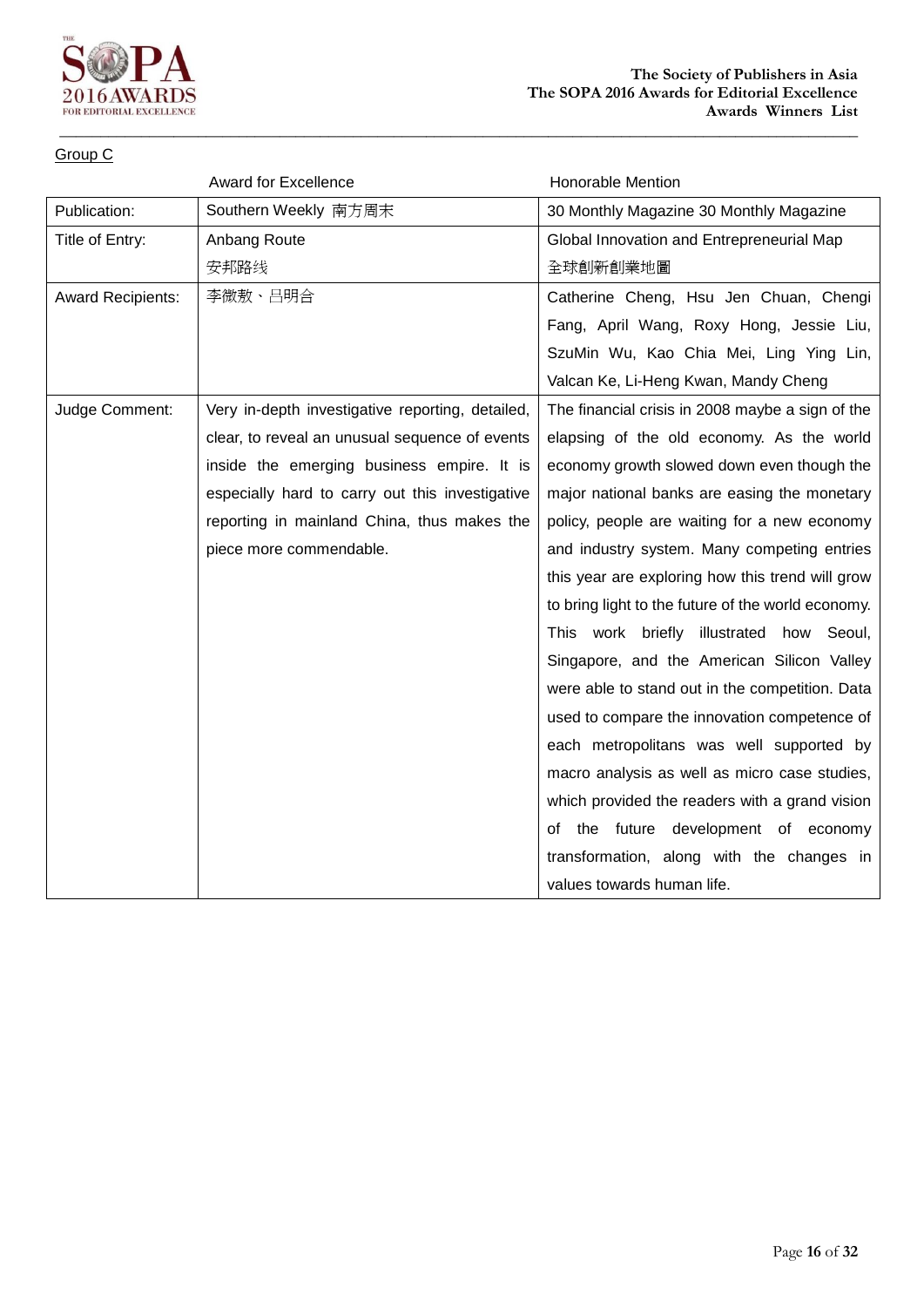

# **Excellence in Information Graphics**

#### Group A

|                          | <b>Award for Excellence</b>                   | <b>Honorable Mention</b>                            |
|--------------------------|-----------------------------------------------|-----------------------------------------------------|
| Publication:             | <b>International New York Times</b>           | The Wall Street Journal                             |
| Title of Entry:          | The World According to China                  | Major Risks to Flying in Asia                       |
| <b>Award Recipients:</b> | Gregor Aisch, Josh Keller and K.K. Rebecca    | Daniel Stacey, Marc Lajoie, MinJung Kim,            |
|                          | Lai                                           | Patrick Barta, Rosa de Acosta, Warangkana           |
|                          |                                               | Chomchuen & Diana Jou                               |
| Judge Comment:           | By exploring China's most risky investments,  | This story hits the sweet spot for how people       |
|                          | and its growing global influence, the graphic | consume news and information today. Through         |
|                          | shows how the 'China factor' may have stymied | in-depth reporting, video, photography, aerial      |
|                          | the World Bank's efforts to affect economic   | maps, charts and graphs, animation and              |
|                          | reform and impose environmental standards.    | interactive timelines, the reader is immersed in    |
|                          |                                               | the graphic. Following a hypothetical flight path   |
|                          |                                               | the story details the dangers and risks each of     |
|                          |                                               | us faces whenever we take a flight in Asia. The     |
|                          |                                               | icing on the cake is the shadow the airplane        |
|                          |                                               | casts on the Earth's surface as you scroll          |
|                          |                                               | through the article creating just the right tone    |
|                          |                                               | by adding a dash of humour to a deadly serious      |
|                          |                                               | topic. This graphic has it all and sets a hell of a |
|                          |                                               | high bar for visual storytelling.                   |

|                          | <b>Award for Excellence</b>                      | Honorable Mention                              |
|--------------------------|--------------------------------------------------|------------------------------------------------|
| Publication:             | TODAY                                            | South China Morning Post                       |
| Title of Entry:          | Rohingyas' painful exodus                        | To the rhythm of the drum                      |
| <b>Award Recipients:</b> | Adolfo Arranz                                    | Alberto Lucas Lopez                            |
| Judge Comment:           | Great work on a terrible series of events in our | Another classic of the hand-drawn, visually    |
|                          | region.                                          | powerful, information-rich style that the SCMP |
|                          | The mapping shows the region-wide scope of       | have made a reputation in.                     |
|                          | the Bay of Bengal migrant crisis, and a range of |                                                |
|                          | graphical techniques are utilized to explain     |                                                |
|                          | various details of the story.                    |                                                |
|                          | The main image is a powerful focal point of the  |                                                |
|                          | graphic pulling in the reader into the human     |                                                |
|                          | tragedy that unfolded in front of our eyes.      |                                                |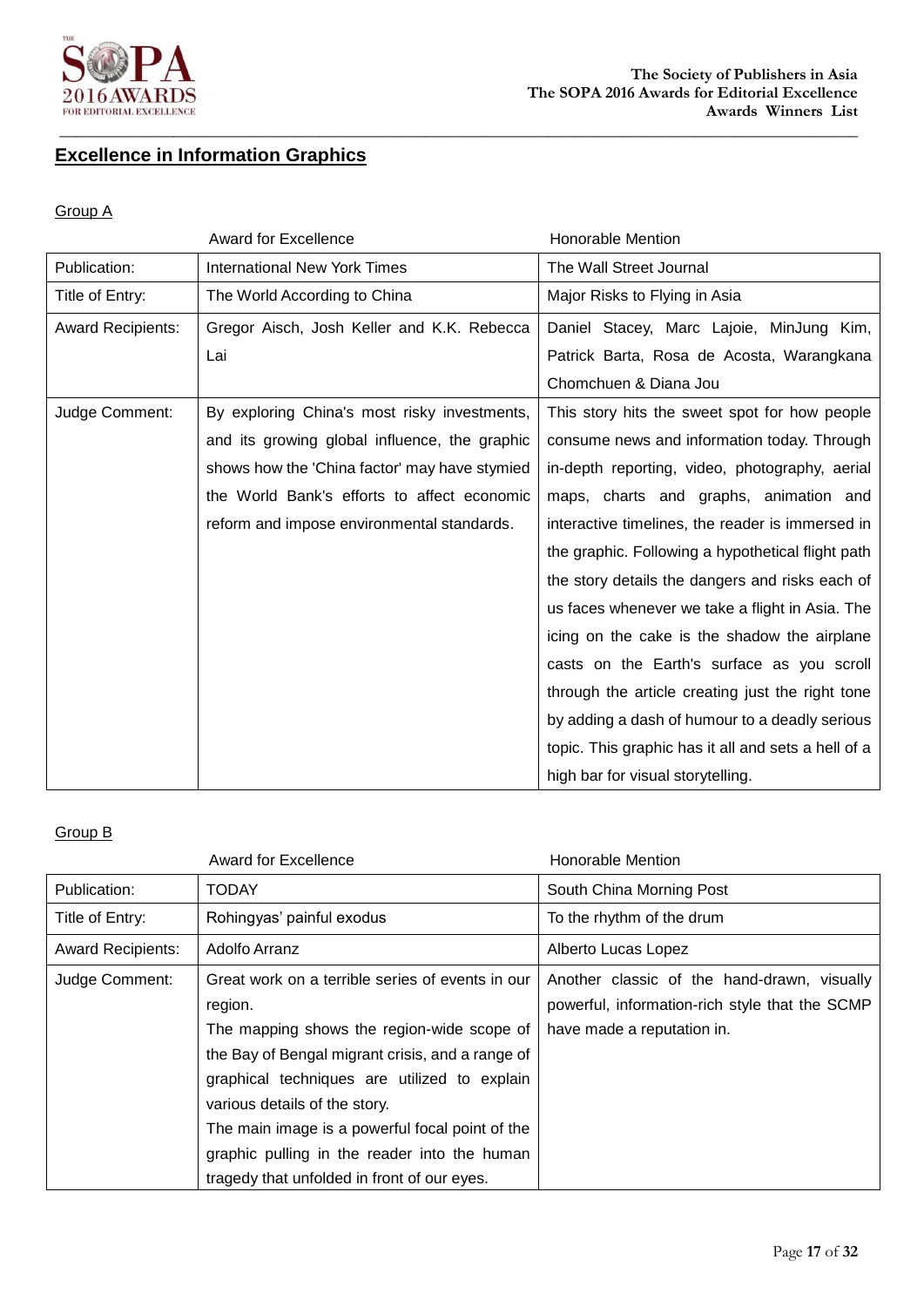

|                          | Award for Excellence                             | <b>Honorable Mention</b>                           |
|--------------------------|--------------------------------------------------|----------------------------------------------------|
| Publication:             | Initium Media 端傳媒                                | Ming Pao 明報                                        |
| Title of Entry:          | Decoding Hong Kong Legislative Council: The      | Hong Kong Housing Remains Unaffordable             |
|                          | Implications of 200,000 Voting Records           | Despite a Year of Downturn                         |
|                          | 《20 萬條投票紀錄帶你解碼香港立法會》                             | 轉角一年 港未安居                                          |
| <b>Award Recipients:</b> | 端 Lab                                            | 王炳言、曾祥泰                                            |
|                          |                                                  |                                                    |
| Judge Comment:           | A smart, creative, and fantastic information     | An interesting illustration of new year projection |
|                          | graphic work to show the political spectrum of   | by combining numbers and Hong Kong icons.          |
|                          | Hong Kong based on the voting records of         |                                                    |
|                          | Legislative Council. It has been well circulated |                                                    |
|                          | and welcome among online readers.                |                                                    |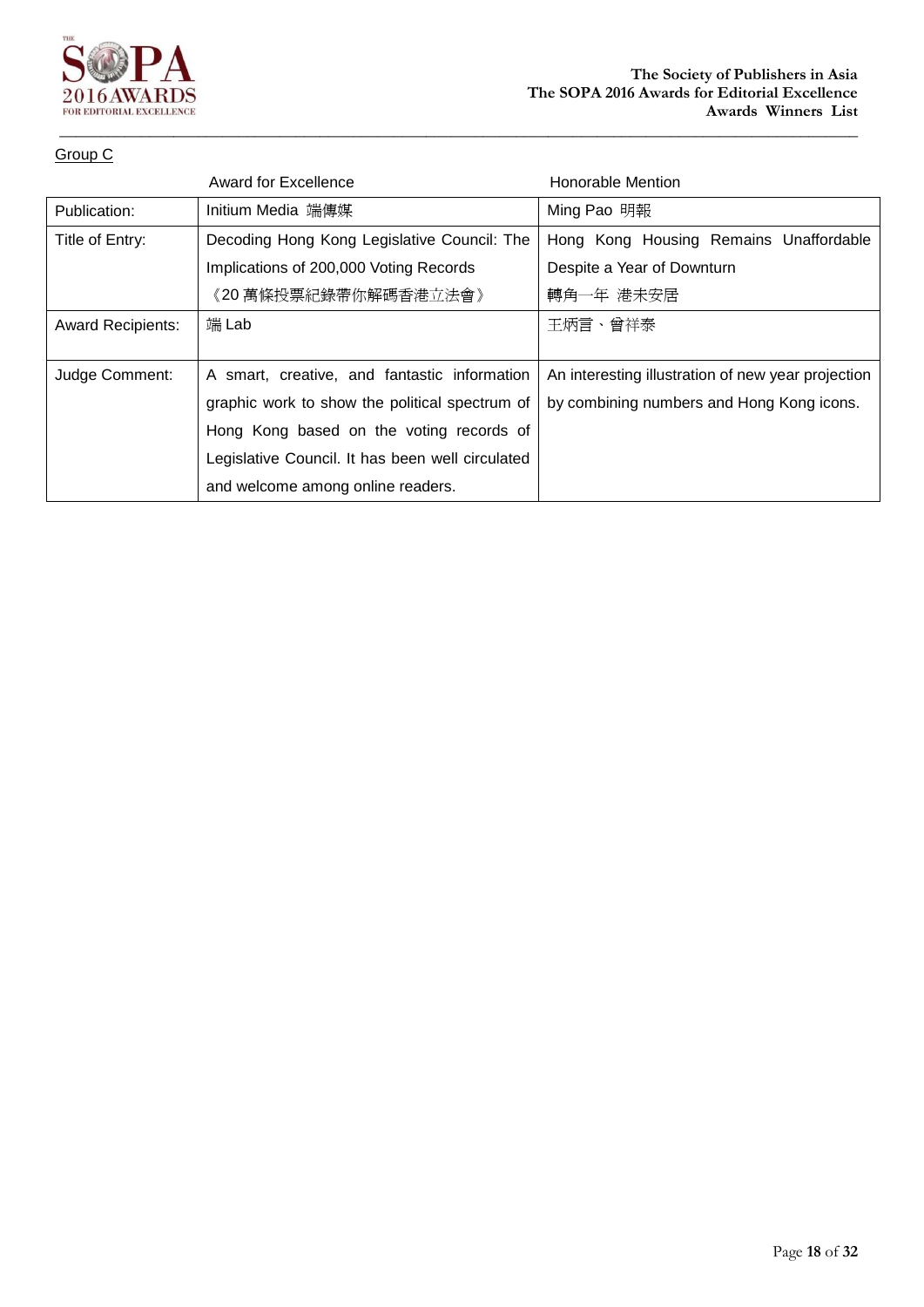

# **Excellence in Reporting Breaking News**

#### Group A

|                          | <b>Award for Excellence</b>                      | <b>Honorable Mention</b>                            |
|--------------------------|--------------------------------------------------|-----------------------------------------------------|
| Publication:             | <b>International New York Times</b>              | Reuters                                             |
| Title of Entry:          | Rohingya Migrants From Myanmar, Shunned          | Earthquake on the Roof of the World                 |
|                          | by Malaysia, Are Spotted Adrift in Andaman       |                                                     |
|                          | Sea                                              |                                                     |
| <b>Award Recipients:</b> | Thomas Fuller and Joe Cochrane                   | Gopal Sharma, Ross Adkin, Sanjeev Miglani,          |
|                          |                                                  | Andrew MacAskill and Douglas Busvine                |
| Judge Comment:           | This is just a tremendous story. Great           | When the Nepal earthquake hit, Reuters had          |
|                          | enterprise and creativity to find these guys and | reporters there on the scene from day one, and      |
|                          | get to them. It changed the Rohingya story and   | the very first story captured the human             |
|                          | is a fine example of what a reporter can do with | dimension of the tragedy, including the             |
|                          | support from his news organization.              | Nepalese tour guide who had just returned           |
|                          |                                                  | home from mountain biking when the earth            |
|                          |                                                  | shook, the Indian tourist in Katmandu and the       |
|                          |                                                  | villager whose home area was completely             |
|                          |                                                  | Poignant<br>filed<br>destroyed.<br>stories<br>under |
|                          |                                                  | deadline pressure, and continuous reporting         |
|                          |                                                  | through the year, made the Reuters file stand       |
|                          |                                                  | out from the rest.                                  |

|                          | <b>Award for Excellence</b>                        | Honorable Mention                        |
|--------------------------|----------------------------------------------------|------------------------------------------|
| Publication:             | South China Morning Post                           | The Myanmar Times                        |
| Title of Entry:          | Shenzhen landslide                                 | Police crackdown on student protesters   |
| <b>Award Recipients:</b> | Jun Mai, He Huifeng, Zhuang Pinghui, Mimi          | Mratt Kyaw Thu, Zarni Phyo, Wa Lone, Guy |
|                          | Lau, Zhen Liu, Li Jing                             | Dinmore, Yola Verbruggen                 |
| Judge Comment:           | Solid reporting and clear writing. Put events in   | Vivid, clear and compelling coverage.    |
|                          | context. I felt after reading these stories that I |                                          |
|                          | understood what had happened, why and what         |                                          |
|                          | the consequences were.                             |                                          |
|                          | Beyond the main news story, I was impressed        |                                          |
|                          | by the "sidebars" that the paper produced to try   |                                          |
|                          | to give the reader a broader understanding of      |                                          |
|                          | multiple elements that a<br>the<br>man-made        |                                          |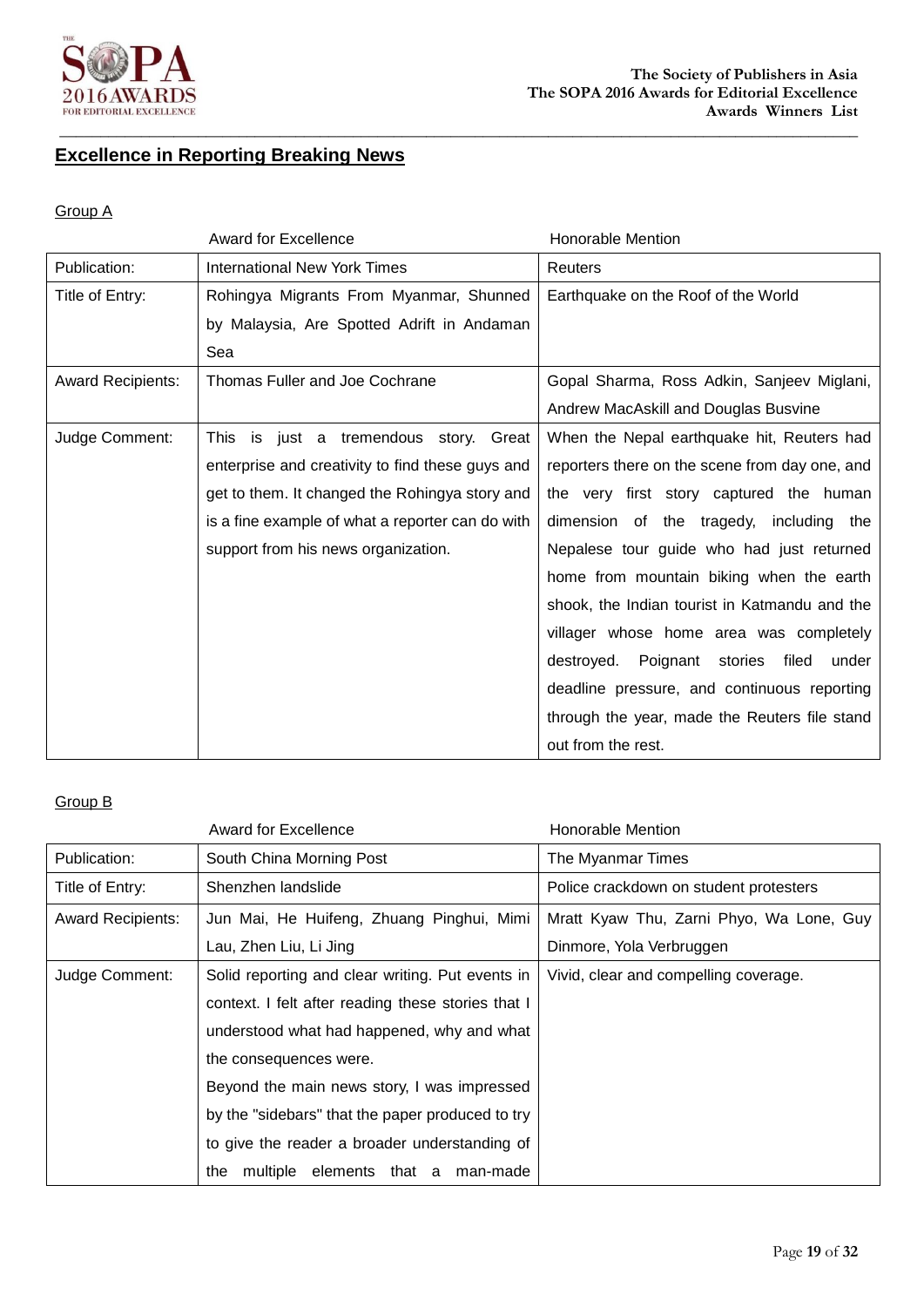

**\_\_\_\_\_\_\_\_\_\_\_\_\_\_\_\_\_\_\_\_\_\_\_\_\_\_\_\_\_\_\_\_\_\_\_\_\_\_\_\_\_\_\_\_\_\_\_\_\_\_\_\_\_\_\_\_\_\_\_\_\_\_\_\_\_\_\_\_\_\_\_\_\_\_\_\_\_\_\_\_\_\_\_\_\_\_\_\_\_\_\_\_\_\_\_\_\_\_**

|                          | Award for Excellence                            | Honorable Mention                                |
|--------------------------|-------------------------------------------------|--------------------------------------------------|
| Publication:             | Ming Pao 明報                                     | CommonWealth Magazine 天下雜誌                       |
| Title of Entry:          | Landslide<br>Incident<br>Shenzhen<br>The<br>at  | The Ma-Xi Meeting: Political Theater or          |
|                          | <b>Guangming New District</b>                   | <b>Meaningful Moment?</b>                        |
|                          | 深圳光明新區塌泥事件                                      | 九二共識的逆襲                                          |
| <b>Award Recipients:</b> | 明報港聞組、中國組、攝影組                                   | 陳一姍、李明軒、呂國禎、辜樹仁、李映昕、余                            |
|                          |                                                 | 佩樺、王珉瑄、吳琬瑜                                       |
| Judge Comment:           | Detail, able to solve the difficulties.         | A fair report but without any surprise           |
|                          | Very clear and thorough reporting. Excellent    | Very clever use of photo layout in the first two |
|                          | use of aerial shots together with the satellite | pages, and the piece raised some important       |
|                          | photos of 2002, 2008 and 2015, which really     | questions for the readers to ponder upon.        |
|                          | put things in perspective for the readers.      |                                                  |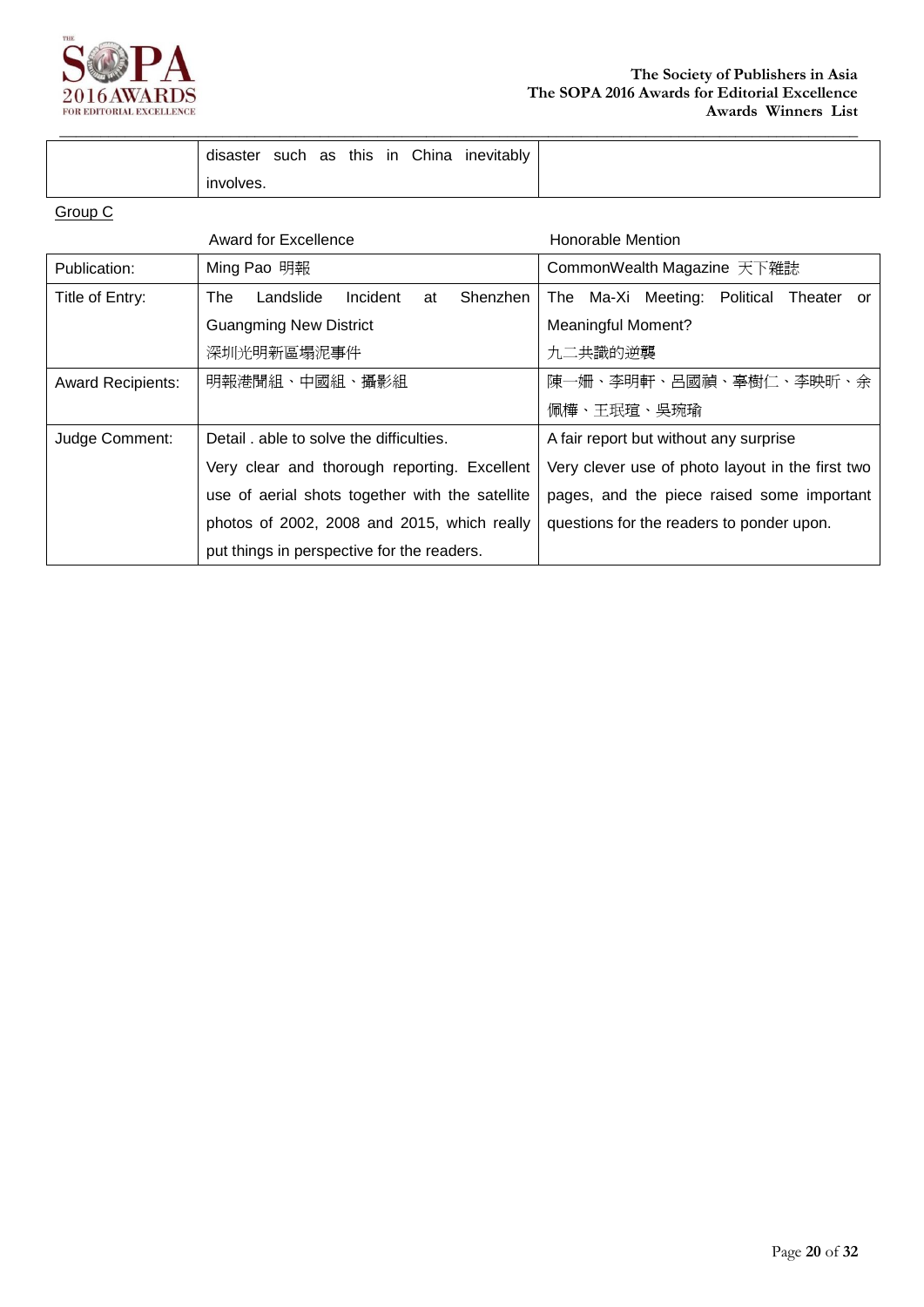

# **Excellence in Opinion Writing**

#### Group A

|                          | <b>Award for Excellence</b>                       | <b>Honorable Mention</b>                           |
|--------------------------|---------------------------------------------------|----------------------------------------------------|
| Publication:             | <b>Bloomberg News</b>                             | <b>Financial Times</b>                             |
| Title of Entry:          | The Roots of Rage                                 | Life in China                                      |
| <b>Award Recipients:</b> | Pankaj Mishra                                     | Patti Waldmeir                                     |
| Judge Comment:           | Mishra's columns seek to shed light on a          | With<br>authoritative<br>Waldmeir's<br>reporting,  |
|                          | complicated topic which is all too often written  | columns are a rich offering that distills the many |
|                          | from a Western point of view.                     | changes sweeping China.<br>complex<br>The          |
|                          | He warns of rising rage of the disaffected in     | changes have uncontrollable consequences,          |
|                          | countries like India and compares the attacks     | which the Chinese government is reluctant to       |
|                          | on Islam and its followers with anti-Semitism of  | accept. Walmeir's pieces offer that insight.       |
|                          | the part.                                         | Powerful reporting backing bold conclusions.       |
|                          | His columns are superbly crafted<br>and           |                                                    |
|                          | challenge the reader to come to terms with the    |                                                    |
|                          | complexity of the situation. He has a rare talent |                                                    |
|                          | for putting                                       |                                                    |
|                          | his observations in an historical setting with a  |                                                    |
|                          | high level approach to writing which demands      |                                                    |
|                          | the reader think more closely of the issues       |                                                    |
|                          | rather than giving simplistic answers.            |                                                    |

|                          | Award for Excellence                         | Honorable Mention                               |
|--------------------------|----------------------------------------------|-------------------------------------------------|
| Publication:             | Nikkei Asian Review                          | Khaosod English                                 |
| Title of Entry:          | Excellence in Opinion Writing: Minxin Pei    | Down the Memory Hole Lies 'Juntaland'           |
| <b>Award Recipients:</b> | Minxin Pei                                   | Pravit Rojanaphruk                              |
| Judge Comment:           | A lucid and unbiased analysis of some of the | Pravit Rojanaphruk's body of work, inclusive of |
|                          | key economic issues China is now facing.     | the title entry, displays rare conviction and   |
|                          |                                              | courage in championing democratic values in     |
|                          |                                              | an authoritarian state.                         |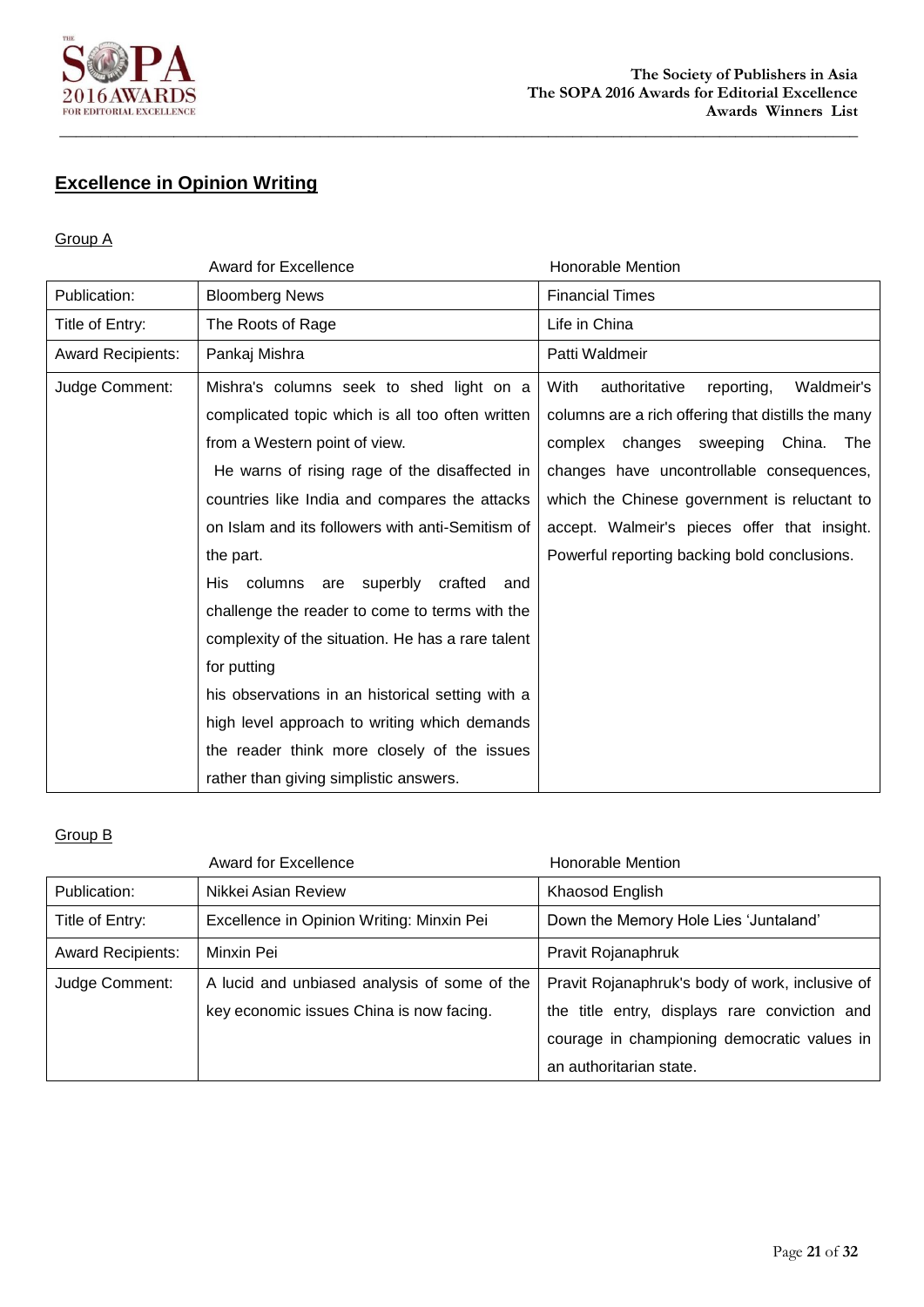

|                          | <b>Award for Excellence</b>                            | Honorable Mention                               |
|--------------------------|--------------------------------------------------------|-------------------------------------------------|
| Publication:             | FTChinese.com                                          | FTChinese.com                                   |
| Title of Entry:          | Hu Yaobang: "An Atypical Leader"                       | The Strange State of China's Universities       |
|                          | 《"非典型领导人"胡耀邦》                                          | 《中国大学目睹之怪现状》                                    |
| <b>Award Recipients:</b> | 丁学良                                                    | 龚刃韧                                             |
|                          |                                                        |                                                 |
| Judge Comment:           | This article described Hu Yaobang as a                 | The piece pointed out the dark side of Chinese  |
|                          | non-typical Chinese leader in terms of CPC's           | universities, very sharp and thought-provoking. |
|                          | culture. The author used Hu's practice of              |                                                 |
|                          | serving the people as a contrast to other CPC          |                                                 |
|                          | officials who abuse their power for personal           |                                                 |
|                          | benefits. The author analysed CPC's use of             |                                                 |
|                          | power, its principles and motivations of seizing       |                                                 |
|                          | the power behind the curtain since Mao                 |                                                 |
|                          | Zedong age with convincing evidences. In this          |                                                 |
|                          | background, Hu Yaobang's advocate of "Make             |                                                 |
|                          | the people wealthy before enrich the country;          |                                                 |
|                          | journalists should be loyal to the people over         |                                                 |
|                          | the<br>party;<br>seek<br>democracy,<br>harmony,        |                                                 |
|                          | understanding and trust between the culture            |                                                 |
|                          | and the control of ideology" is an act of integrity    |                                                 |
|                          | and courage. The author highlighted the                |                                                 |
|                          | difference between Hu Yaobang and the                  |                                                 |
|                          | <b>CPC</b><br>mainstream<br>depict<br>what<br>to<br>is |                                                 |
|                          | power-oriented and what is people-oriented.            |                                                 |
|                          | Relating to the policy and speech of the               |                                                 |
|                          | Chinese leaders today, it makes the readers            |                                                 |
|                          | lamenting over the pass of non-typical leaders         |                                                 |
|                          | more.                                                  |                                                 |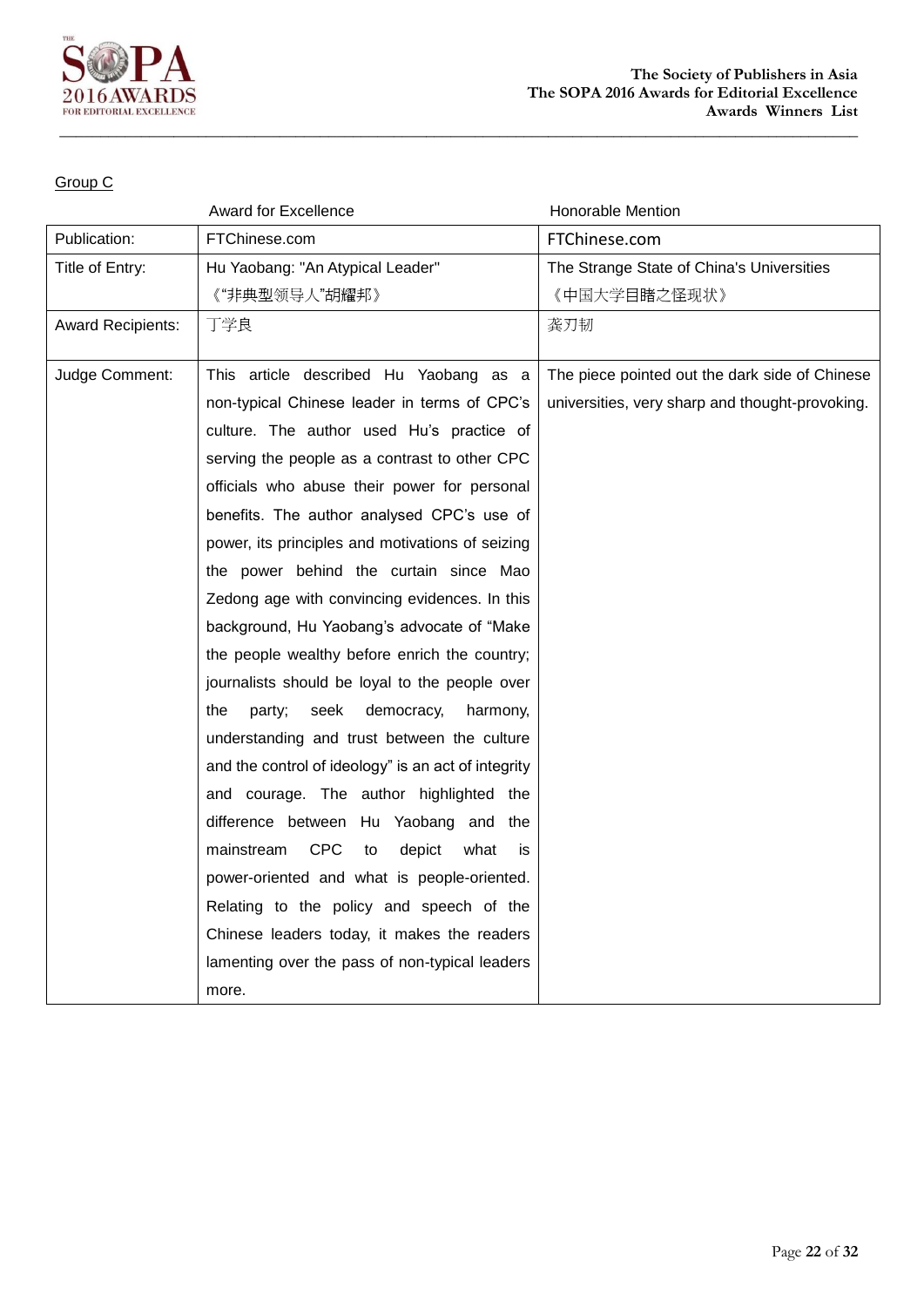

# **Excellence in Editorial Cartooning**

#### Group A

# Category Cancelled

#### Group B

|                          | <b>Award for Excellence</b>                      | <b>Honorable Mention</b>                             |
|--------------------------|--------------------------------------------------|------------------------------------------------------|
| Publication:             | South China Morning Post                         | A Plus magazine                                      |
| Title of Entry:          | <b>HKU</b>                                       | Yahoo to stick to Alibaba spinoff plan without       |
|                          |                                                  | IRS backing                                          |
| <b>Award Recipients:</b> | Harry Harrison                                   | Harry Harrison                                       |
| Judge Comment:           | With sly subtlety, cartoonist Harry Harrison     | This cartoon is of high artistic skill, colorful and |
|                          | captures the uncertainty and anxiety felt by     | well executed. It is funny, on the mark in           |
|                          | faculty members and students of the University   | expressing an opinion, and alludes to a litrerary    |
|                          | of Hong Kong concerned about interference        | figure commonly known.                               |
|                          | from Beijing. The cartoon needs no caption or    |                                                      |
|                          | explanation; rather, the fear and discomfort can |                                                      |
|                          | be seen in the sideways glance of the            |                                                      |
|                          | professor<br>looking<br>up<br>to see a<br>very   |                                                      |
|                          | menacing-looking Panda on the university's       |                                                      |
|                          | shield. Making a sharp point without words is    |                                                      |
|                          | the essence of a great cartoon.                  |                                                      |

|                          | Award for Excellence                           | <b>Honorable Mention</b>                   |
|--------------------------|------------------------------------------------|--------------------------------------------|
| Publication:             | Bloomberg Businessweek Chinese 彭博商業            | Ming Pao 明報                                |
|                          | 周刊/中文版                                         |                                            |
| Title of Entry:          | The Future of One Country, Two Systems         | The Invisible Black Hand's Meddling in the |
|                          | 一國兩制怎麼走?                                       | University of Hong Kong Affairs            |
|                          |                                                | 黑手干預港大校政系列                                 |
| <b>Award Recipients:</b> | 陳彬楊                                            | 尊子                                         |
|                          |                                                |                                            |
| Judge Comment:           | An outstanding news cartoon can serve as the   | Bitterly witty.                            |
|                          | vital finishing touch in storytelling. Here we |                                            |
|                          | have a textbook example.                       |                                            |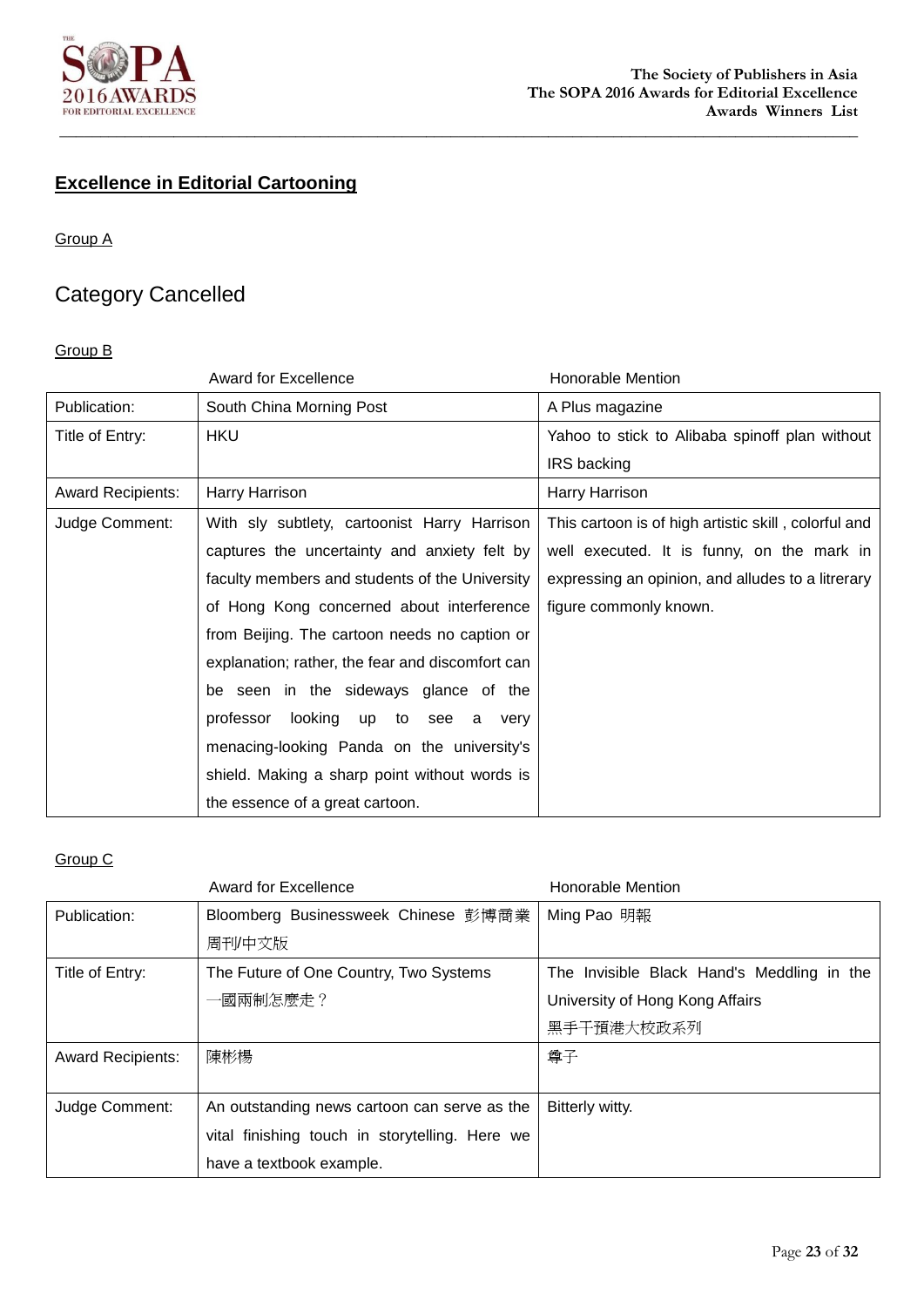

# **Excellence in Reporting on the Environment**

#### Group A

|                          | <b>Award for Excellence</b>                      | Honorable Mention                               |
|--------------------------|--------------------------------------------------|-------------------------------------------------|
| Publication:             | <b>Bloomberg News</b>                            | <b>International New York Times</b>             |
| Title of Entry:          | Farmers Driven From Homes 'Like Pests' by        | Climate Change and China                        |
|                          | Dam Projects                                     |                                                 |
| <b>Award Recipients:</b> | Chris Brummitt, Archana Chaudhary, Rajesh        | Edward Wong, Chris Buckley and Michael          |
|                          | Kumar Singh                                      | Forsythe                                        |
| Judge Comment:           | With excellent reporting and writing, the story  | This superior series of five stories detailed   |
|                          | effectively took a local scenario and used it to | China's burning of coal and its impact on       |
|                          | illustrate a global problem, which the writers   | climate change, at home and abroad. The         |
|                          | established with hard facts. From Indonesia to   | series has strong reporting, confident writing, |
|                          | India, on-the-ground reporting shows how         | and great packaging. The story on China coal    |
|                          | dams are bringing energy even as they            | plants in other countries was especially good.  |
|                          | overwhelm traditional communities and the        |                                                 |
|                          | human sources included those in control to       |                                                 |
|                          | those with no say at all in what is happening to |                                                 |
|                          | them.                                            |                                                 |

|                          | <b>Award for Excellence</b>                        | <b>Honorable Mention</b>                         |
|--------------------------|----------------------------------------------------|--------------------------------------------------|
| Publication:             | Thomson Reuters Foundation                         | Nikkei Asian Review                              |
| Title of Entry:          | Climate innovation                                 | Praying for rain                                 |
| <b>Award Recipients:</b> | Alisa Tang, Roshan Din Shad, Syful Islam,          | Michael Sainsbury, Hiroshi Kotani and Brahma     |
|                          | Amantha Perera                                     | Chellaney                                        |
| Judge Comment:           | Inspiring series of stories exploring small-scale, | Comprehensive, and prescient, examination of     |
|                          | but effective, solutions to ameliorate the effects | the punishing drought in Asia due to the effects |
|                          | of climate change on water supplies in Asia.       | of El Nino.                                      |
|                          | This package is refreshing because it offers a     | Excellent big picture package on the impact of   |
|                          | rare look at the solutions that people have        | El Nino in the region; well conceived, well      |
|                          | devised across the region to adapt to some of      | reported and well edited, with helpful graphics. |
|                          | the consequences of climate change.                |                                                  |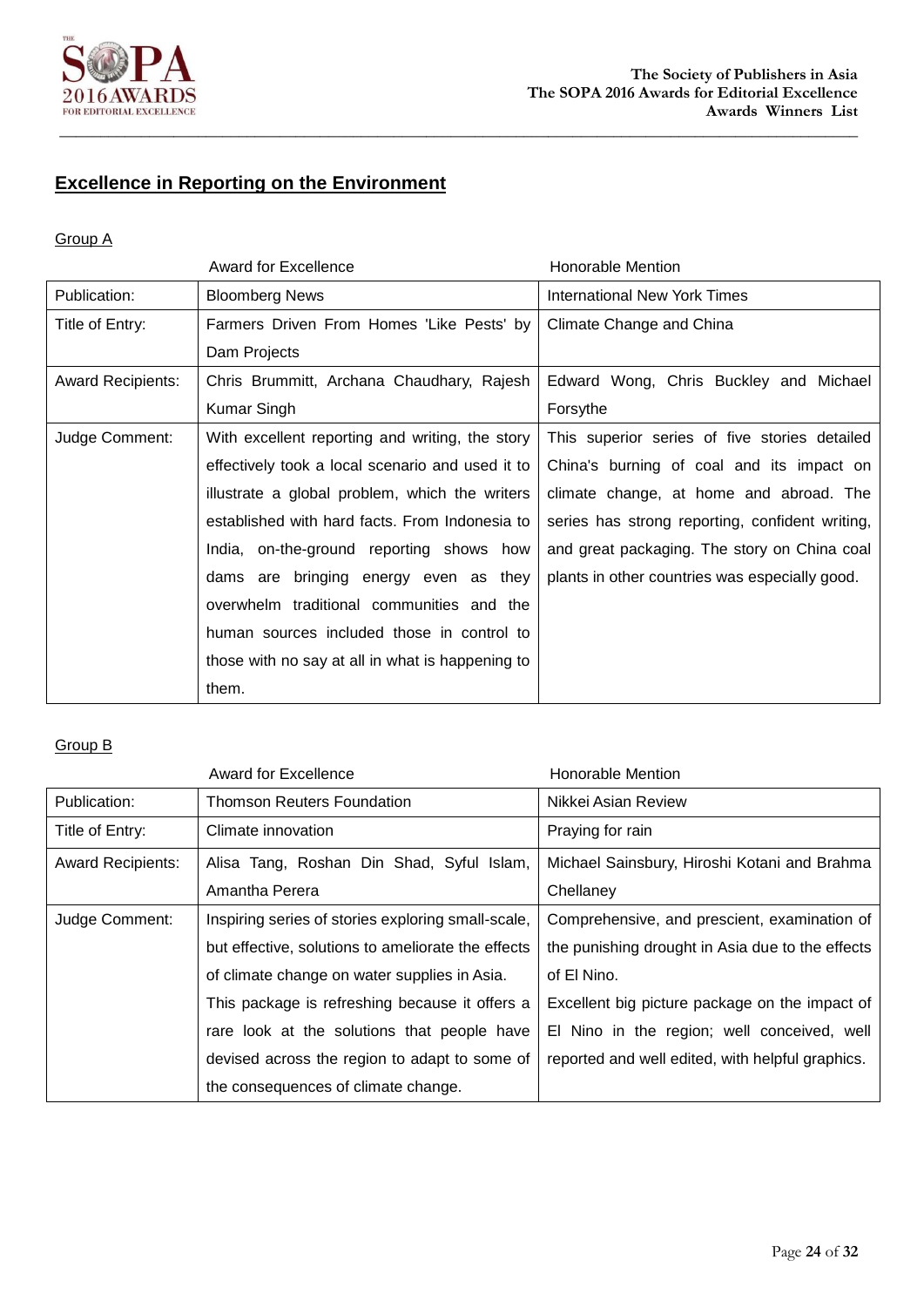

|                          | <b>Award for Excellence</b>                        | Honorable Mention                                |
|--------------------------|----------------------------------------------------|--------------------------------------------------|
| Publication:             | Business Weekly 商業周刊                               | CommonWealth Magazine 天下雜誌                       |
| Title of Entry:          | The Disappearing Black Kite                        | Taiwan's Industrial Waste Crisis                 |
|                          | 消失的老鷹                                              | 失控的高科技廢物                                         |
| <b>Award Recipients:</b> | Selena Tsao; Siao Jing Chen; Vivien Liu            | 呂國禎、陳良榕、李郁欣                                      |
|                          |                                                    |                                                  |
| Judge Comment:           | This is<br>engaging<br>story<br>about<br>the<br>an | "This is a hard-hitting investigative report of  |
|                          | experiences of a man and a woman with black        | illegal dumping of hi-tech wastes in Taiwan. It  |
|                          | kites in Taiwan. The story contains interesting    | reveals the intertwining of corruption among     |
|                          | details and emotions that charm and move.          | public officials and illegal market operation by |
|                          | The focus on individuals and one species of        | criminal networks. The report includes solid     |
|                          | animal alone offers a refreshingly intimate        | information from research and<br>credible        |
|                          | experience that makes it highly effective for an   | sources, and is supported by communicative       |
|                          | issue that has perhaps become too familiar.        | graphics and telling photographs.                |
|                          | An outstanding series of stories with a personal   | A fine piece of investigative journalism on a    |
|                          | touch. The excellent pictures, layout and          | pressing environment issue.                      |
|                          | artwork should also be accredited.                 | Galvanising."                                    |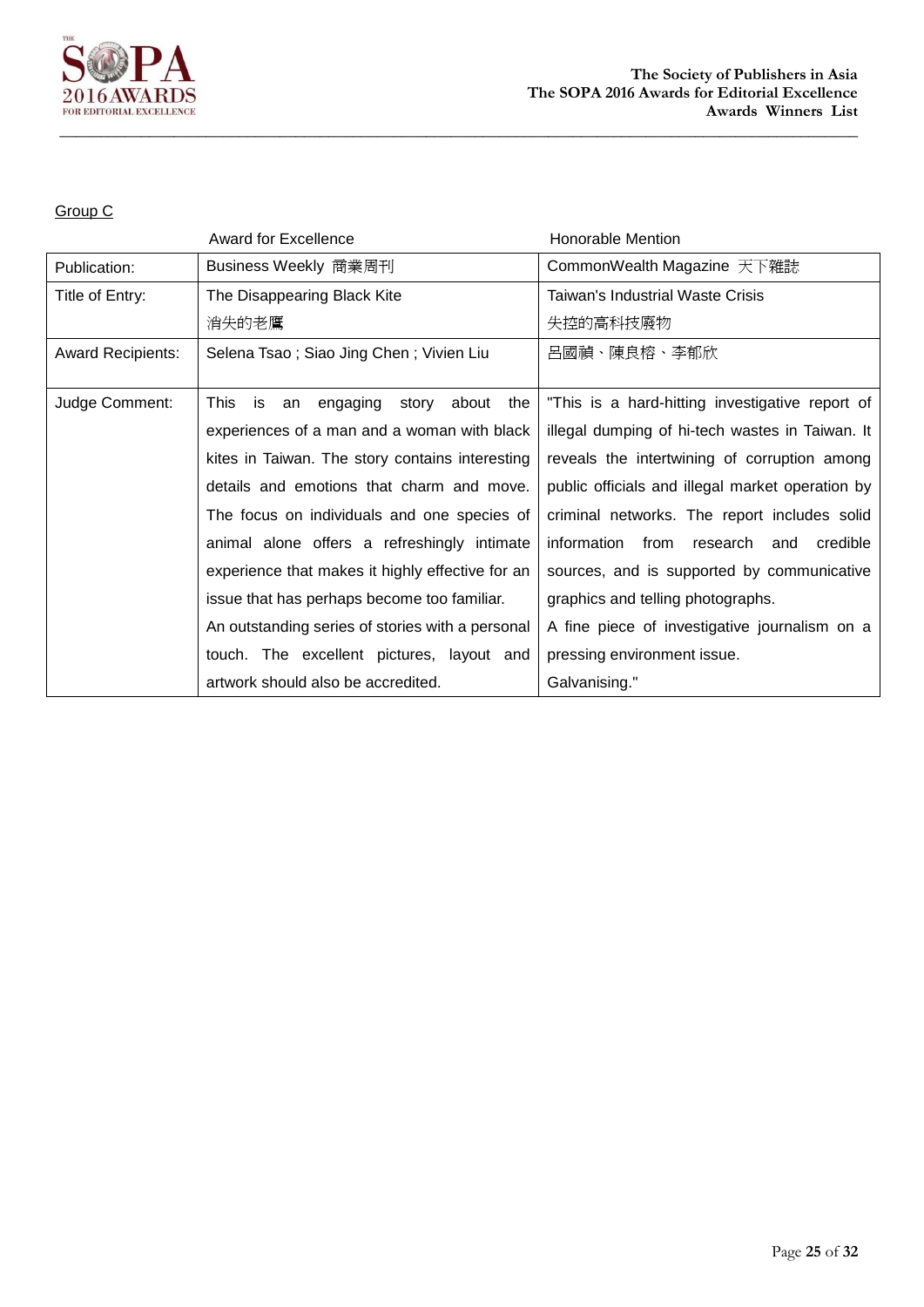

# **Excellence in Feature Photography**

#### Group A

|                          | <b>Award for Excellence</b>                       | <b>Honorable Mention</b>                         |
|--------------------------|---------------------------------------------------|--------------------------------------------------|
| Publication:             | <b>Reuters</b>                                    | <b>TIME Asia</b>                                 |
| Title of Entry:          | Legacy of Agent Orange                            | <b>Where Motherhood Kills</b>                    |
| <b>Award Recipients:</b> | Damir Sagolj                                      | Lynsey Addario                                   |
| Judge Comment:           | Unanimous winner by all judges with following     | Unanimous Runner Up by all judges with           |
|                          | comments:                                         | following comments:                              |
|                          | Very important and shocking theme, deep           | Important theme, good<br>expressive<br>and       |
|                          | sympathy with the subjects, unique, modern        | light<br>compositions, professional<br>of<br>use |
|                          | and meaningful composition, perfect capture of    | conditions and colors.                           |
|                          | the most expressive moments, professional         | Important subject, well photographed with a      |
|                          | photographic technology.                          | good connection between the photos and the       |
|                          | Very strong photographs of a devastating          | text.                                            |
|                          | nearly forgotten legacy of the Vietnam war.       |                                                  |
|                          | There are people who still live with disabilities |                                                  |
|                          | stemming from agent orange and Damir's            |                                                  |
|                          | photographs show that the damages from the        |                                                  |
|                          | herbicide cannot just be relegated to the history |                                                  |
|                          | books.                                            |                                                  |

|                          | <b>Award for Excellence</b>                     | Honorable Mention                           |
|--------------------------|-------------------------------------------------|---------------------------------------------|
| Publication:             | <b>Coconuts Media</b>                           | <b>Tasting Kitchen</b>                      |
| Title of Entry:          | A photo profile of Mui Thomas                   | One Fish Two Fish                           |
| <b>Award Recipients:</b> | Laurel Chor                                     | David Luke Hartung                          |
| Judge Comment:           | The photos capture Mui Thomas's personality     | Shot very much in the classic photo essay   |
|                          | as well as her struggles. They show a story of  | style. Many good moments and good choice to |
|                          | someone who must overcome daily pain and        | publish in black and white.                 |
|                          | adversity. The photos force you to look and     |                                             |
|                          | search to understand more.                      |                                             |
|                          | The photos capture the trivial and mundane,     |                                             |
|                          | but also show how a person living every day     |                                             |
|                          | with a challenging condition is still leading a |                                             |
|                          | productive and happy life.                      |                                             |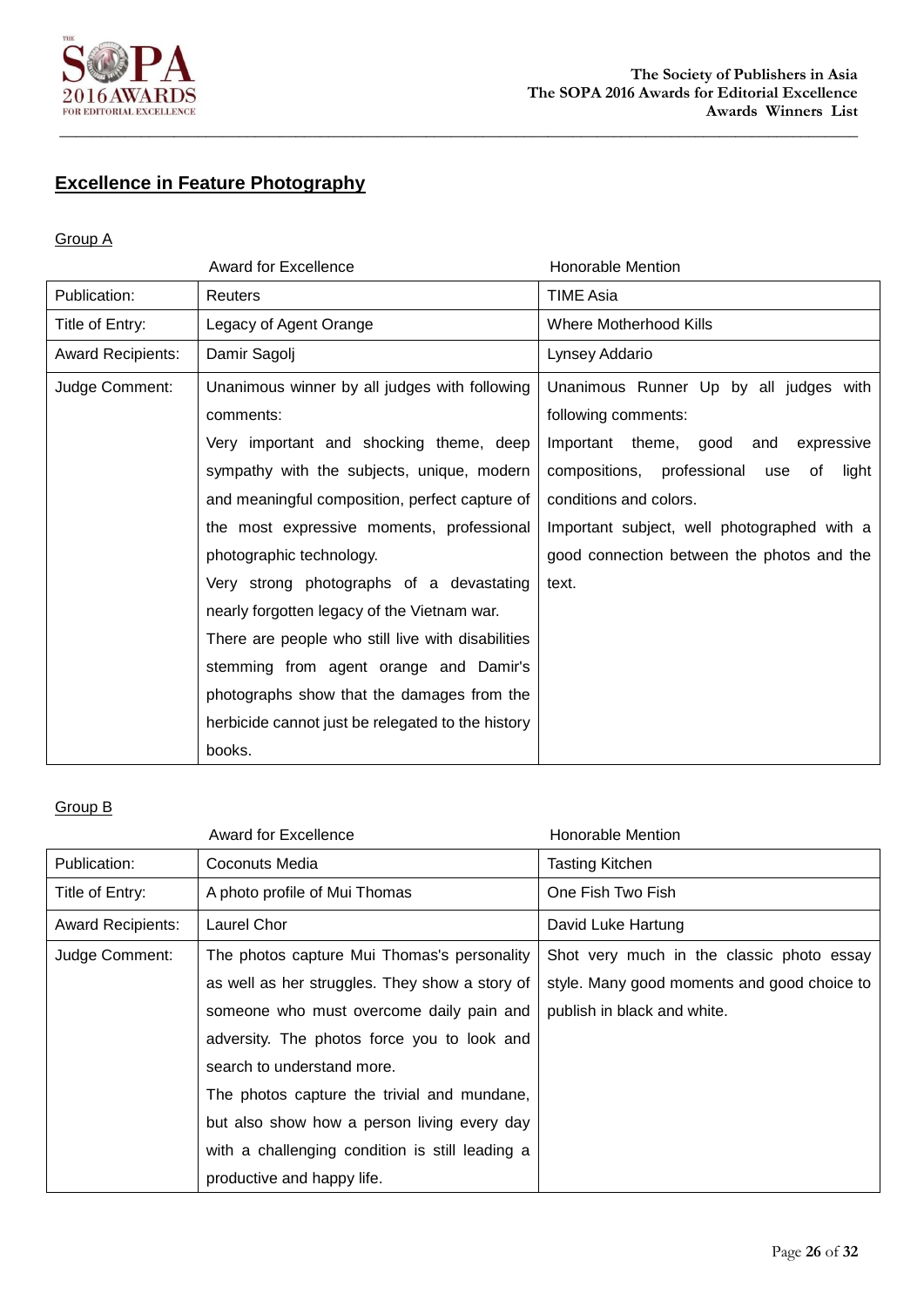

|                          | <b>Award for Excellence</b>                   | Honorable Mention                            |
|--------------------------|-----------------------------------------------|----------------------------------------------|
| Publication:             | Apple Daily Hong Kong 香港蘋果日報                  | Initium Media 端傳媒                            |
| Title of Entry:          | <b>Anti-parallel Trading Protests</b>         | The Transformation of Aung San Suu Kyi's     |
|                          | 反水貨                                           | Constituency Kawhmu township                 |
|                          |                                               | 小鎭的蛻變:探訪昂山素姬選區                               |
| <b>Award Recipients:</b> | 夏家朗、許頌明、何柏佳、李展翹、陳奕釗                           | 關學津                                          |
|                          |                                               |                                              |
| Judge Comment:           | The story told through picture is an accurate | Touching, immersive images capture the hope  |
|                          | snapshot of the reality.                      | and optimism that characterised this pivotal |
|                          | These pictures sent a powerful message on the | moment in Myanmar's history.                 |
|                          | underlying tension behind the news event      |                                              |
|                          | being reported."                              |                                              |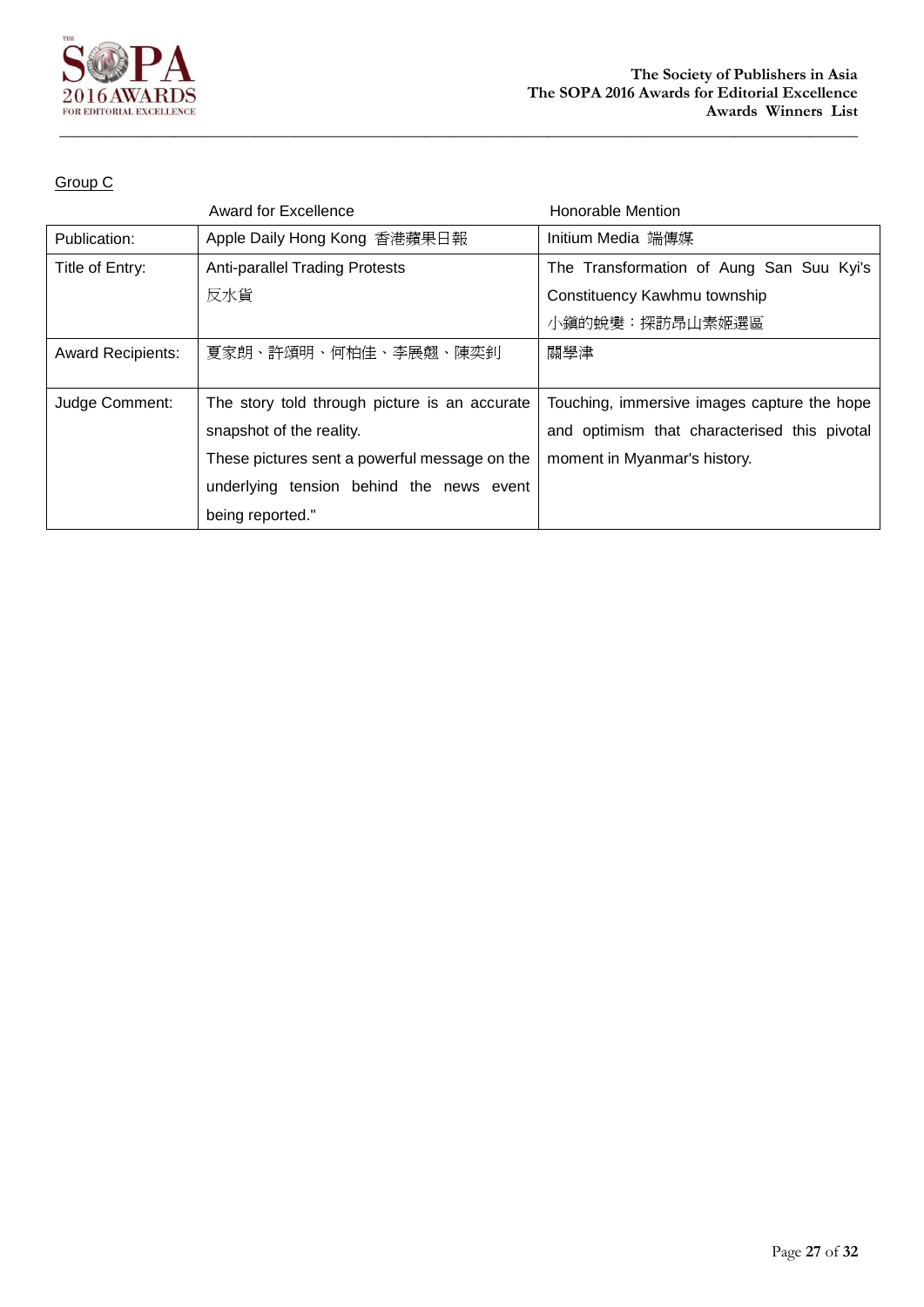

## **The Scoop Award**

#### Group A

|                          | Award for Excellence                            | <b>Honorable Mention</b>                      |
|--------------------------|-------------------------------------------------|-----------------------------------------------|
| Publication:             | The Wall Street Journal                         | <b>Financial Times</b>                        |
| Title of Entry:          | Malaysia's 1MDB Scandal                         | <b>Hanergy Coverage</b>                       |
| <b>Award Recipients:</b> | Tom Wright & Simon Clark                        | Miles Johnson, Lucy Hornby, Gavin Jackson     |
|                          |                                                 | and Cynthia O'Murchu                          |
| Judge Comment:           | Great enterprise in getting the numbers right   | Excellent and exclusive<br>of a<br>coverage   |
|                          | and establishing leadership coverage on an      | complicated<br>topic that<br>employed<br>new  |
|                          | important story that continues to roil Malaysia | techniques for analysing data. Accountability |
|                          | and has ramifications in other countries.       | journalism at its finest.                     |
|                          | Investigative journalism at its finest.         |                                               |

|                          | <b>Award for Excellence</b>                       | Honorable Mention                                  |
|--------------------------|---------------------------------------------------|----------------------------------------------------|
| Publication:             | The Star                                          | South China Morning Post                           |
| Title of Entry:          | Visa Discord                                      | PLA: Fighting force                                |
| <b>Award Recipients:</b> | P. Aruna & Farik Zolkeplil                        | Minnie Chan                                        |
| Judge Comment:           | There are few finer moments for a media           | An impressive scoop on the most sweeping           |
|                          | organization than to be first on a major news     | reorganization of the People's Liberation Army     |
|                          | story that effects so many of its readers in such | in the force's history. Readers are treated to an  |
|                          | a significant way, and then to take ownership of  | inside look at China's military and the changes    |
|                          | that situation and be an instrument of change.    | it faces in the modern era, through a clearly laid |
|                          | This is a case where journalists were truly       | out presentation that was thorough and             |
|                          | champions of the common people. The               | enlightening. This was an excellent package in     |
|                          | reporting was solid and detailed. High praise     | terms of reporting, writing and graphics.          |
|                          | for this series.                                  |                                                    |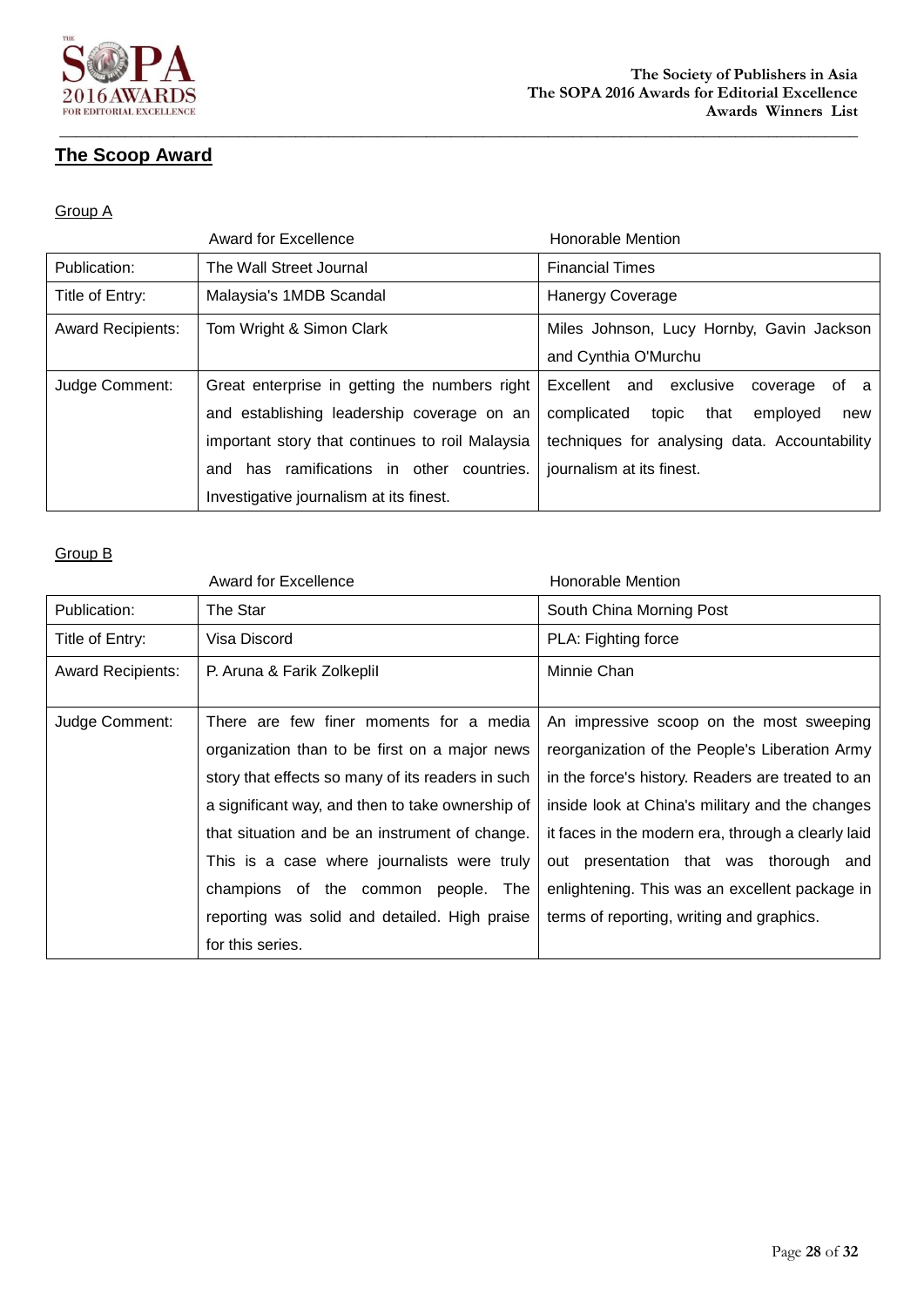

|                          | <b>Award for Excellence</b>                     | <b>Honorable Mention</b>                          |
|--------------------------|-------------------------------------------------|---------------------------------------------------|
| Publication:             | Apple Daily Hong Kong 香港蘋果日報                    | Ming Pao 明報                                       |
| Title of Entry:          | The Lifelong College Scandal                    | Elderly Stripped Naked on Rooftop, Waiting to     |
|                          | 國力書院醜聞                                          | <b>Be Showered</b>                                |
|                          |                                                 | 長者遭脫光露天等沖涼                                        |
| <b>Award Recipients:</b> | 張嘉雯、陳建平                                         | 明報偵査報道組                                           |
|                          |                                                 |                                                   |
| Judge Comment:           | Solid investigative follow up that overthrown a | Uneven quality of the residential houses for the  |
|                          | false system exposing the ugliness of the fraud | elderly arousing complaining from their families  |
|                          | has demonstrated the supervision power of       | to the media happens quite frequently. This       |
|                          | journalism as the fourth state.                 | report along with its exclusive photos from Ming  |
|                          |                                                 | Pao has uncovered the gravity of the problem,     |
|                          |                                                 | which held the related institutions accountable,  |
|                          |                                                 | grabbed the attention of the government to        |
|                          |                                                 | settle the thorny issue and sought justice to the |
|                          |                                                 | abused elderly victims.                           |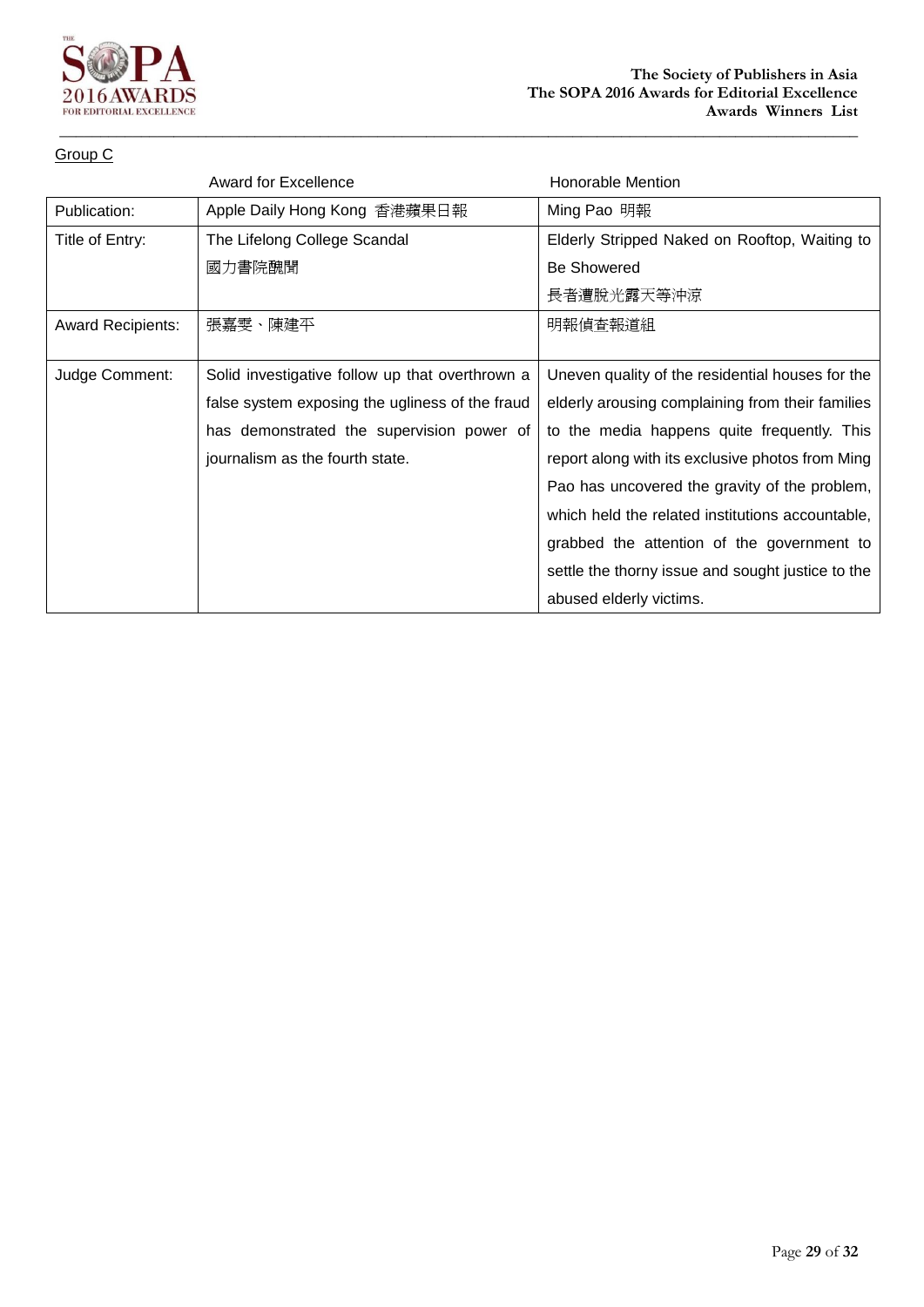

# **Excellence in Investigative Reporting**

#### Group A

| Award for Excellence     |                                                   | Honorable Mention                                   |  |
|--------------------------|---------------------------------------------------|-----------------------------------------------------|--|
| Publication:             | <b>The Associated Press</b>                       | The Wall Street Journal                             |  |
| Title of Entry:          | Seafood From Slaves                               | Malaysia's 1MDB Scandal                             |  |
| <b>Award Recipients:</b> | Esther<br>Robin<br>Htusan,<br>Margie<br>Mason,    | Tom Wright, Bradley Hope, Mia Lamar, Simon          |  |
|                          | McDowell, Martha Mendoza                          | Clark, Justin Baer & WSJ News Graphics              |  |
| Judge Comment:           | The AP investigation into forced labor and        | Missing billions! Top politicians caught! Political |  |
|                          | human trafficking in Southeast Asia's fishing     | cover-up! It has all the makings of a Hollywood     |  |
|                          | industry is an expose of epic proportions,        | thriller. But the Wall Street Journal's dogged      |  |
|                          | reported with dogged perseverance and             | investigation of political and financial corruption |  |
|                          | ingenuity, told with compelling, convincing       | at the top levels of government in Malaysia was     |  |
|                          | clarity. It led to the rescue and repatriation of | ground breaking journalism. Ten reporters used      |  |
|                          | more than 2,000 men, women and children,          | financial records and government documents,         |  |
|                          | criminal investigations in several countries,     | backed by scores of interviews, to show that at     |  |
|                          | corporate changes and other reforms. The          | least \$700 million was deposited to the            |  |
|                          | reporting here is achingly simple – reporters     | personal bank accounts of Prime Minister Najib      |  |
|                          | went to a remote island in Indonesia and          | Razak. He later called it a donation. Now           |  |
|                          | interviewed scores of current and former          | investigators say \$4 billion may have been         |  |
|                          | slaves. They then got video of runaways held in   | misappropriated. In a series of stories that        |  |
|                          | a small cage and others pleading for help from    | carefully untangled the scandal for readers, the    |  |
|                          | a ship. They tracked the slave-caught fish and    | reporters tracked the money from a shell            |  |
|                          | shrimp to processing factories, cold storage      | company registered in the British Virgin Islands    |  |
|                          | facilities and ultimately supermarkets in Asia,   | via a private Swiss bank owned by an Abu            |  |
|                          | Europe and the United States. This is             | Dhabi state fund. They give new meaning to          |  |
|                          | investigative reporting at its best.              | the adage, "Follow the money." The disclosures      |  |
|                          |                                                   | have led to investigations in at least six          |  |
|                          |                                                   | countries and have sparked a political crisis in    |  |
|                          |                                                   | Malaysia/ The Journal team exposed intricate        |  |
|                          |                                                   | financial skulduggery and a betrayal of the         |  |
|                          |                                                   | public trust by the rich and powerful. Bravo.       |  |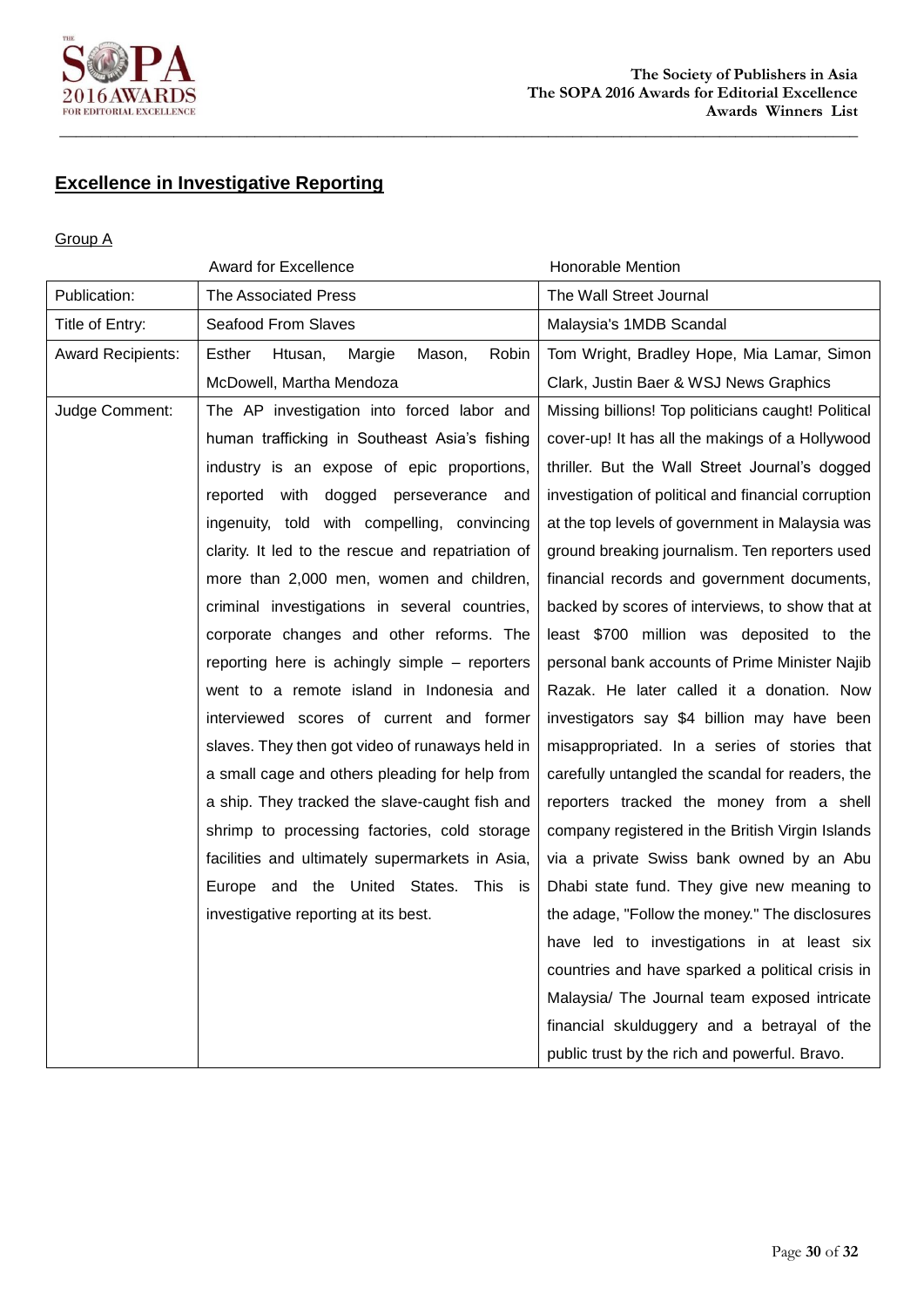

#### Group B

|                          | <b>Award for Excellence</b>                        | Honorable Mention                                    |  |
|--------------------------|----------------------------------------------------|------------------------------------------------------|--|
| Publication:             | GlobalPost                                         | <b>Myanmar Now</b>                                   |  |
| Title of Entry:          | Asia's Meth Wars                                   | With official help, Myanmar's radical Buddhists      |  |
|                          |                                                    | target Muslim-owned businesses                       |  |
| <b>Award Recipients:</b> | Patrick Winn, Mark Oltmanns                        | Swe Win                                              |  |
| Judge Comment:           | A clear stand out because of the degree of         | The article gets local authorities to confirm how    |  |
|                          | work, the tackling of a dangerous and difficult    | they are actively discriminating against Muslim      |  |
|                          | subject which hopefully highlights a very          | businesses and how it is almost taken for            |  |
|                          | serious and human problem.                         | granted. It tackles a difficult subject with a laser |  |
|                          | In-depth investigation of the difficult subject of | like determination to pin down rumours with          |  |
|                          | meth production in Myanmar and excellent use       | facts and get official confirmation of the           |  |
|                          | of digital platform and online tools to tell a     | discrimination against Muslim businesses.            |  |
|                          | compelling story                                   | A poignant expose of the of Muslims by the           |  |
|                          |                                                    | Buddhist majority outside the big cities in          |  |
|                          |                                                    | Myanmar through extensive travels<br>and             |  |
|                          |                                                    | interviews, and documentary research.                |  |

|                          | Award for Excellence                             | Honorable Mention                                  |
|--------------------------|--------------------------------------------------|----------------------------------------------------|
| Publication:             | Apple Daily Hong Kong 香港蘋果日報                     | Global Views Monthly 遠見雜誌                          |
| Title of Entry:          | Vote Rigging in 2015 District Council Elections  | Hidden Dangers of 6 Billion Paper Lunchboxes       |
|                          | 2015 年區議會選舉種票系列                                  | 「粉」有問題!60 億個餐盒的潛藏危機                                |
| <b>Award Recipients:</b> | 梁御和、林偉聰、袁柏恩、李雅雯                                  | 王美珍                                                |
| Judge Comment:           | Vote-rigging is not the first time to appear in  | Close link with the daily life; cutting in from a  |
|                          | Kong<br>Daily<br>election. Apple<br>has<br>Hong  | micro angle to uncover a concerning but            |
|                          | demonstrated<br>its perseverance spirit<br>by    | neglected fact to ring an alarm to food safety     |
|                          | following the suspected electoral fraud.         | issues.                                            |
|                          | The efficient and accurate investigation work of | This<br>coverage has demonstrated<br>sharp         |
|                          | journalists has uncovered the vote-rigging       | journalistic<br>instinct<br>rounded<br>and<br>well |
|                          | supremacy and beat the officials.                | investigation. First hand information obtained     |
|                          | Comprehensive.<br>Bring<br>Timely.<br>the<br>out | as a under-covered worker brought depth to         |
|                          | problematic issue. Lots of effort.               | the report.                                        |